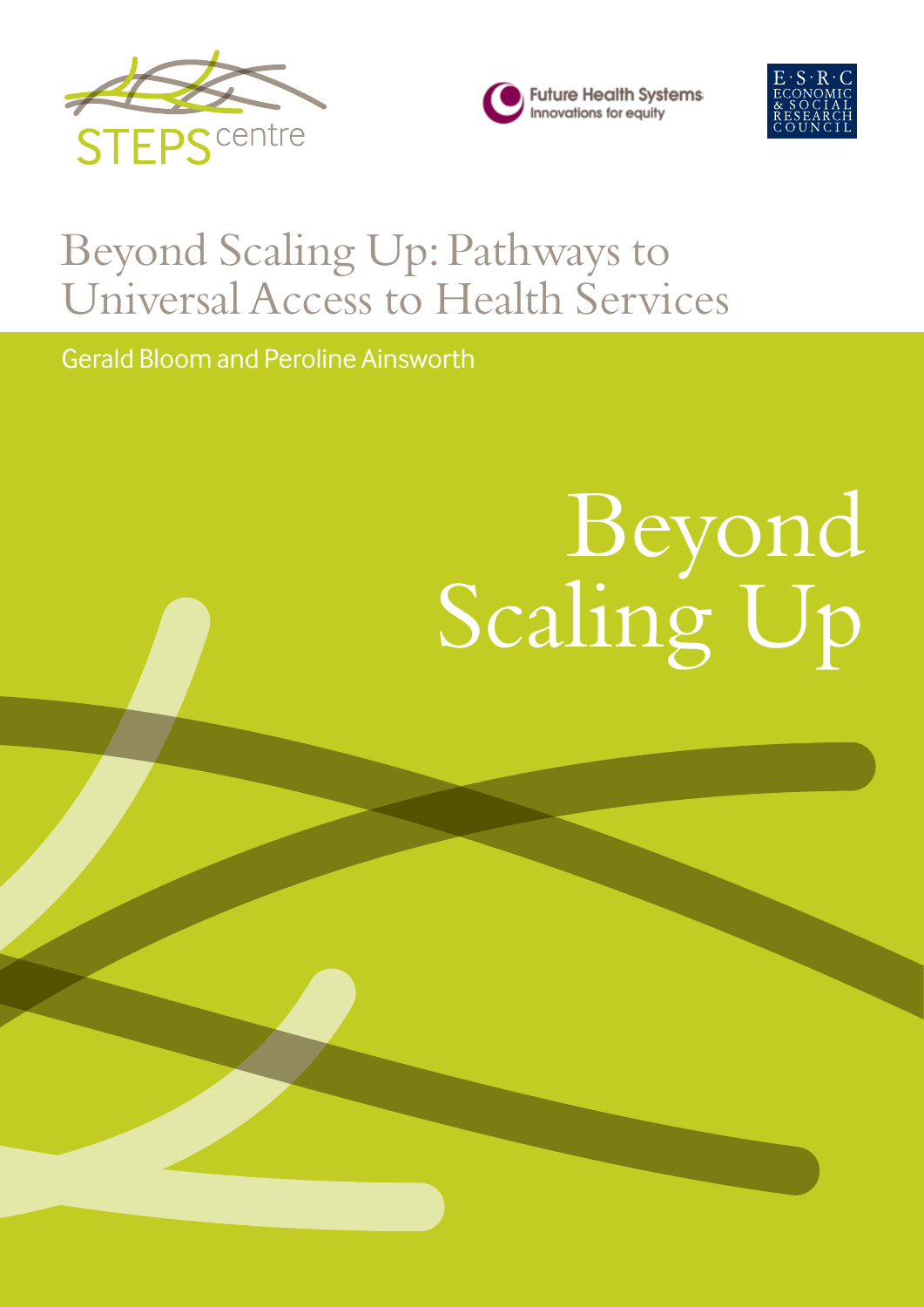

#### **Beyond Scaling Up: Pathways to Universal Access to Health services**

interventions are available. This has led to big political and financial commitments and the creation of large new international changing contexts. Local innovations often do not spread quickly enough to have a major impact. Successful strategies need to innovation. This paper explores alternative approaches for managing large scale health system changes in low and

This is one of a series of Working Papers from the STEPS Centre

www.steps-centre.org.

#### **About the Authors**

Gerald Bloom is a physician and health economist. He is a research fellow at the Institute of Development and a member of the STEPS Centre. His special interest is the management of health system of particular focus include the changing roles of government, health

a researcher on health and migration at the American University in

#### **About the STEPS Centre**

How do we address water and pollution problems in rapidly growing world is experiencing rapid social, technological and environmental science and technology work for the poor, have become central

The STEPS Centre (Social, Technological and Environmental Pathways to Sustainability) is a new interdisciplinary global research and policy engagement hub that unites development studies with science and technology studies. We aim to develop a new approach to understanding and action on sustainability and development in an era of unprecedented dynamic change. Our pathways approach aims to link new theory with practical solutions that create better livelihoods, health and social justice for poor and marginalised people.

#### The STEPS Centre is based at the Institute of Development Studies and SPRU Science and Technology Policy Research

with partners in Africa, Asia and Latin America. We are funded by the to social and economic issues.

**www.steps-centre.org**

#### **Other titles in this series include:**

|                                   | <b>Approach</b> | Pathways to sustainability: an overview of the<br><b>STEPS Centre approach</b>                   |  |
|-----------------------------------|-----------------|--------------------------------------------------------------------------------------------------|--|
|                                   | 1. Dynamics     | Dynamic Systems and the Challenge of Sustainability                                              |  |
|                                   |                 | 2. Governance Understanding Governance: pathways to sustainability                               |  |
|                                   | 3. Designs      | <b>Empowering Designs: towards more progressive</b><br>appraisal of sustainability               |  |
|                                   |                 | 4. Agriculture Agri-Food System Dynamics: pathways to<br>sustainability in an era of uncertainty |  |
|                                   | 5. Health       | Health in a Dynamic World                                                                        |  |
|                                   | 6. Water        | Liquid Dynamics: challenges for sustainability<br>in water and sanitation                        |  |
|                                   |                 | For more STEPS Centre publications visit:                                                        |  |
| www.steps-centre.org/publications |                 |                                                                                                  |  |

This is one of a series of Working Papers from the STEPS Centre

www.steps-centre.org.

ISBN-978 1 85864 905 6

**Price £5.00**

© STEPS 2010











Future Health Systems nnovations for equit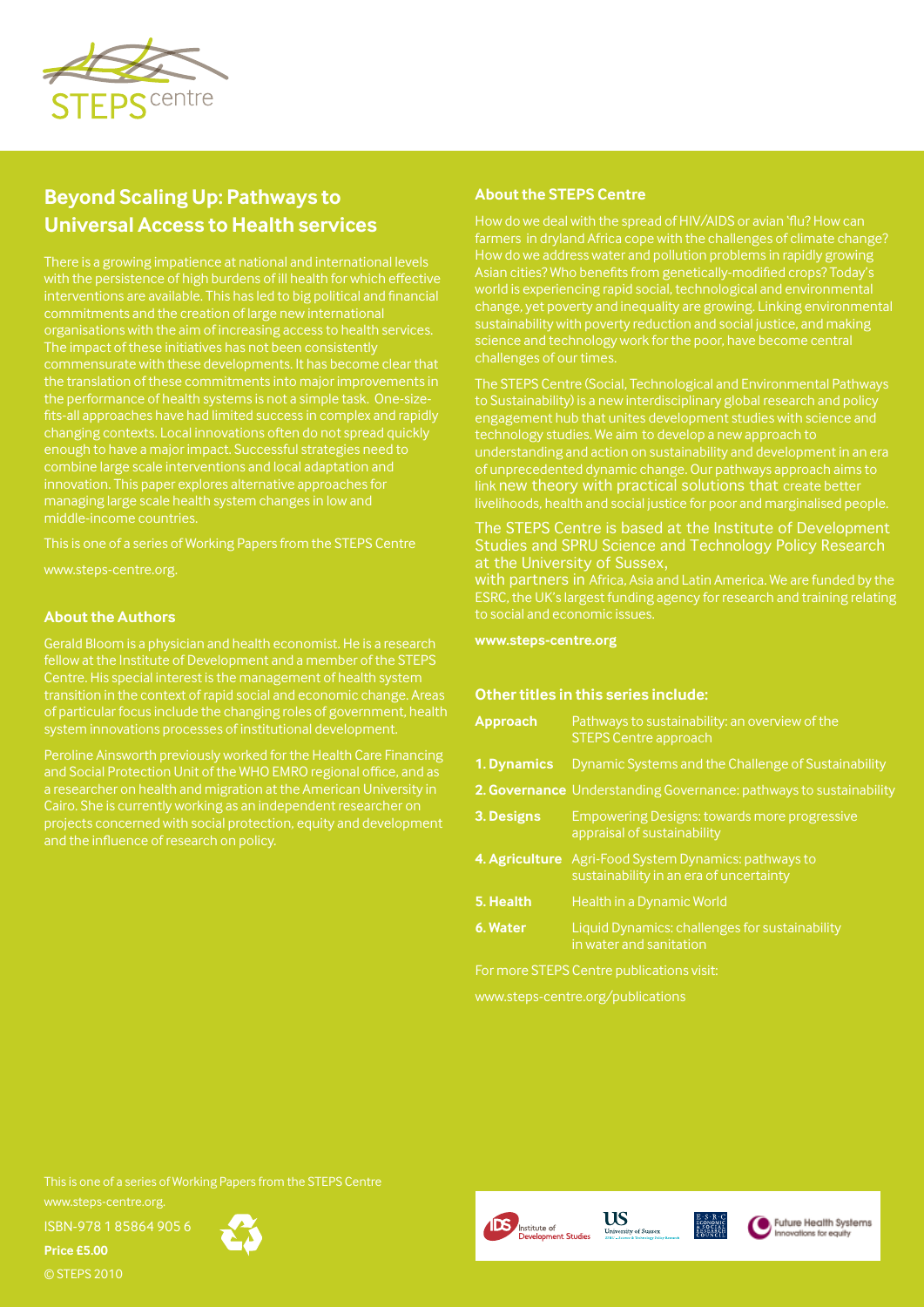### Beyond Scaling Up: Pathways to Universal Access to Health Services

**Gerald Bloom and Peroline Ainsworth**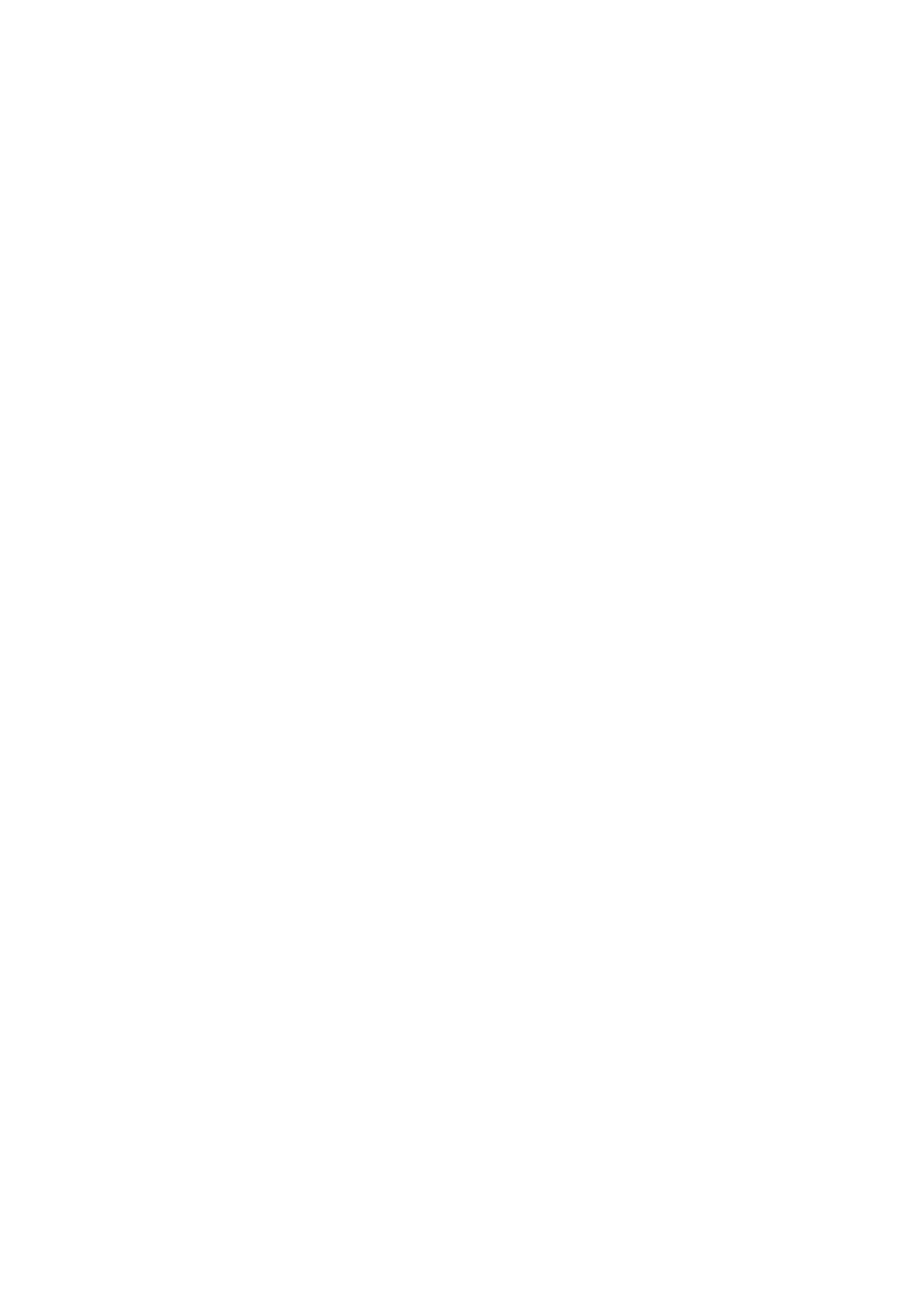Correct citation: Bloom, G. and Ainsworth, P. (2010) *Beyond Scaling Up: Pathways to Universal Access to Health Services,* STEPS Working Paper 40, Brighton: STEPS Centre

First published in 2010 © STEPS 2010 Some rights reserved – see copyright license for details

ISBN 978 1 85864 950 1

The authors would like to acknowledge the very useful written comments and suggestions by Kalipso Chalkidou, Robert Chambers, Kate Hawkins, Melissa Leach, Vera Schattan Pereira Coelho, and Hilary Standing, and the many additional ideas expressed by participants at the workshop on Beyond Scaling Up at the Institute of Development Studies in May 2010. Thanks to Harriet Le Bris for copyediting.

The production of this paper was jointly funded by grants by DFID to the Future Health Systems Consortium and the ESRC to the STEPS Centre. The authors are solely responsible for its contents.

Cover design by Barney Haward.

For further information please contact: STEPS Centre, University of Sussex, Brighton BN1 9RE Tel: +44 (0) 1273 915 673 Email: steps-centre@ids.ac.uk Web: www.steps-centre.org

STEPS Centre publications are published under a Creative Commons Attribution – Non-Commercial – No Derivative Works 3.0 UK: England & Wales Licence (http://creativecommons.org/licenses/by-nc-nd/3.0/legalcode)

Attribution: You must attribute the work in the manner specified by the author or licensor.

Non-commercial: You may not use this work for commercial purposes. No Derivative Works: You may not alter, transfer, or build on this work.

Users are welcome to copy, distribute, display, translate or perform this work without written permission subject to the conditions set out in the Creative Commons licence. For any reuse or distribution, you must make clear to others the licence terms of this work. If you use the work, we ask that you reference the STEPS Centre website (www.steps-centre.org) and send a copy of the work or a link to its use online to the following address for our archive: STEPS Centre, University of Sussex, Brighton BN1 9RE, UK (steps-centre@ids.ac.uk).

## **@creative<br>©commons**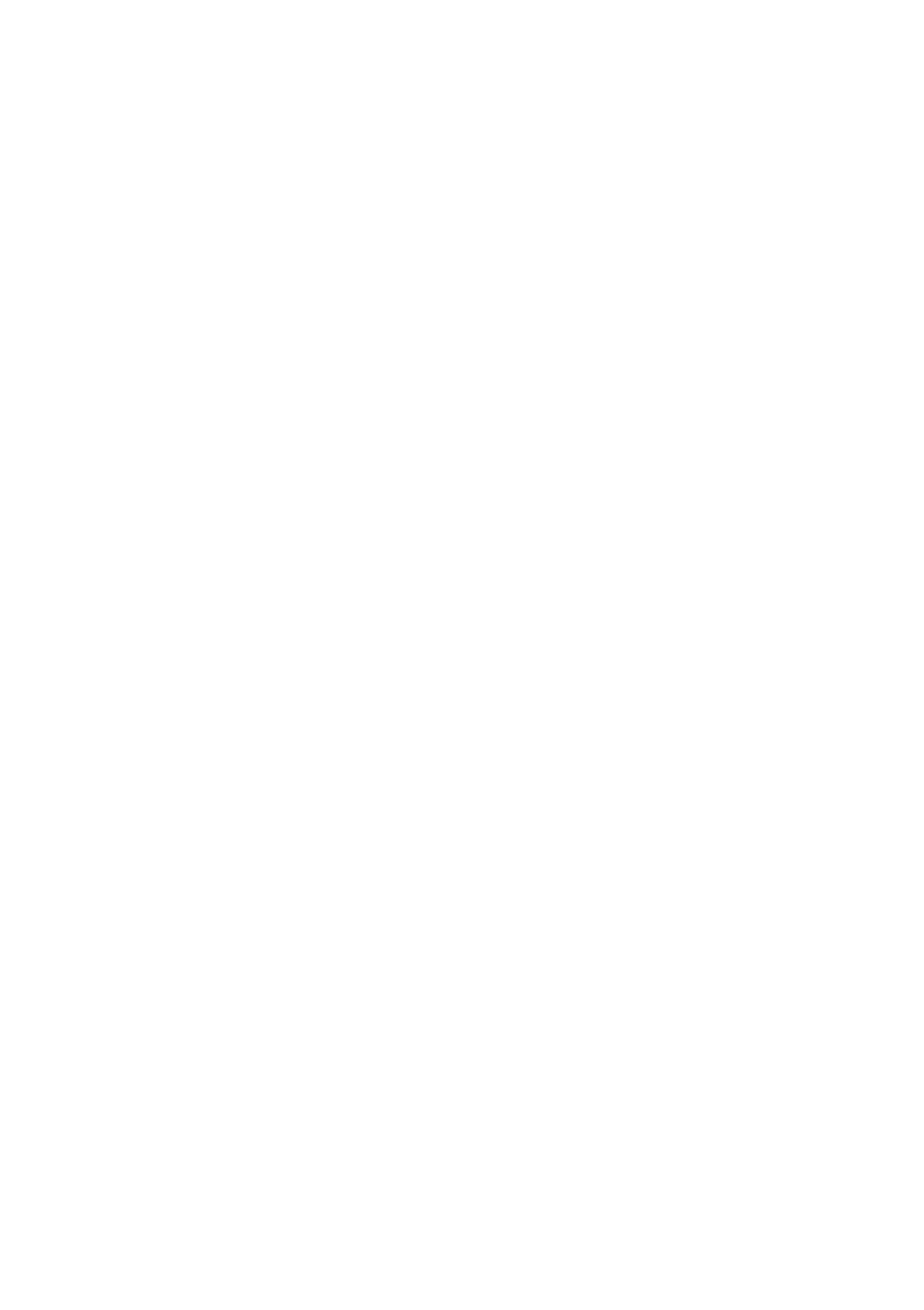#### **Table of Contents**

| 1. Introduction                                           |    |
|-----------------------------------------------------------|----|
| 2. Spreading access to the benefits<br>of medical science | 3  |
| 3. Scaling up and managing organisational change          | 5  |
| 4. Health system change as the<br>diffusion of innovation | 14 |
| 5. Pathways to universal access                           | 24 |
| <b>References</b>                                         |    |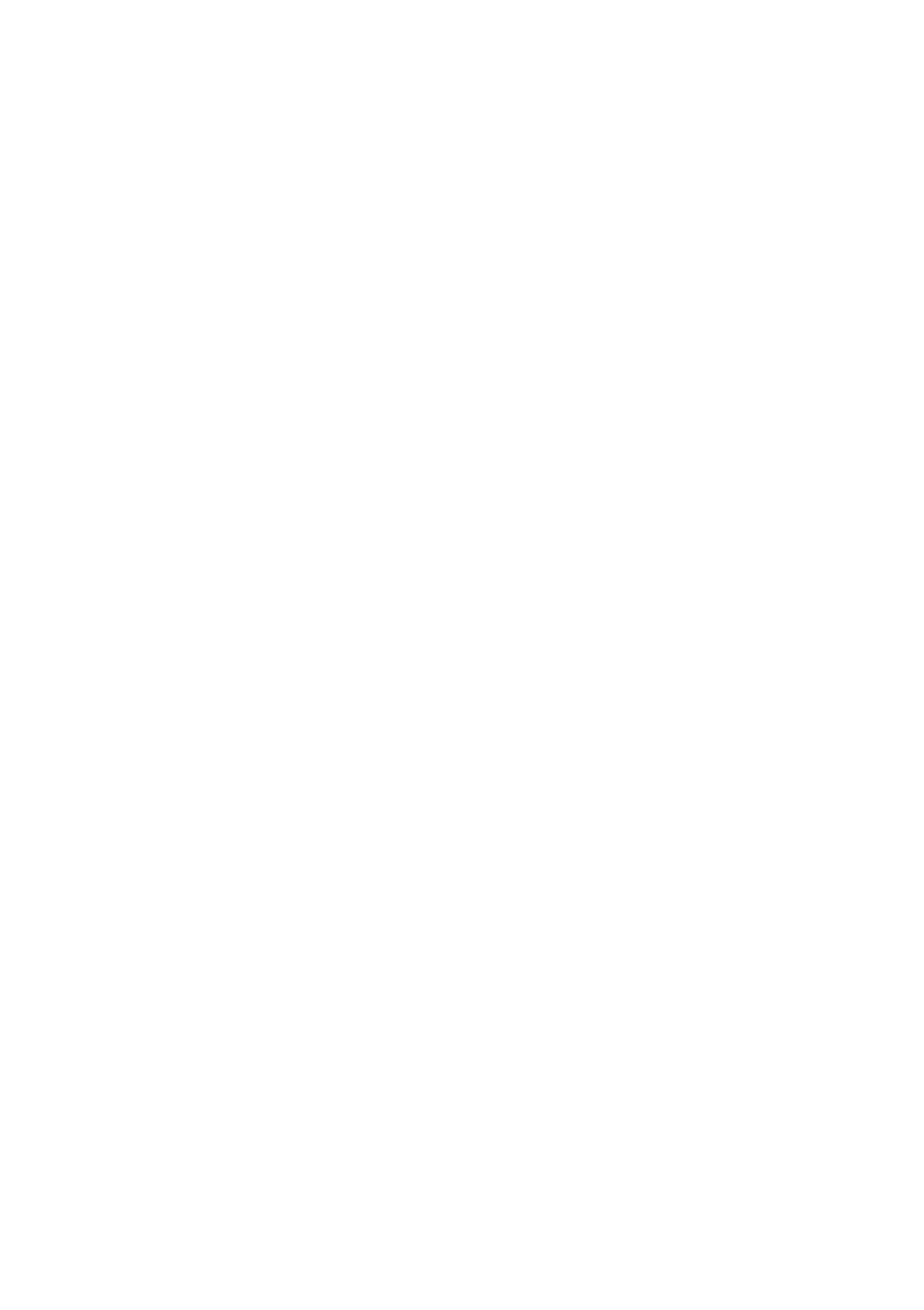#### **1. Introduction**

Health has risen dramatically up the global political agenda in recent years. Where previously international statements on this topic had been made mostly by scientific experts or officials of specialised international agencies, commitments on global health are now included in the communiques of meetings of presidents and prime ministers. There has been a similar rise in the political importance of health in many low and middle-income countries.<sup>1</sup>

The translation of political statements into significant progress towards universal access to health-related goods and services in low and middle-income countries is proving to be a big challenge. The flow of international finance earmarked for health has increased substantially, several global initiatives have been launched, and large new international organisations (such as the Global Fund to Fight AIDS, Tuberculosis and Malaria) have been established. However, the available evidence suggests that, for many people, the change in access to safe and effective health services has not been commensurate with these international developments.

The aim of this paper is to contribute to understandings of different pathways for improving the performance of a health system. It uses the word 'system' to refer to a social, ecological, technical, and institutional arrangement for achieving agreed social purposes. It takes as its starting point a normative position that gives priority to meeting the most important health-related needs of the poor. Many discussions of health systems seem to imply stable arrangements within which efforts to scale up activities have relatively predictable outcomes. However, there is an increasing recognition of the complexity of the relationships within health sectors and the degree to which the impact of a particular intervention is not necessarily linear (Paina and Peters 2010). This paper discusses alternative strategies for building effective health systems in terms of their likely impact on both the long-term aim of moving towards universal access to 'important' healthrelated goods and services and the more immediate goal of reducing the burden of preventable sickness and premature death. It refers to 'pathways' to signal that health systems can develop in different ways and that, due to the path-dependent nature of health systems, the choice of one option is likely to preclude others. It also draws attention to the need to recognise potential pathways that may not be immediately obvious to decision-makers. This is especially important when there is a growing political interest in health, funding levels are rising, and the creation of new organisations and institutional arrangements will influence the structure of health systems for many years to come.

 $1$  One of the most dramatic political developments evidencing this has been the Chinese government's launch of a major health reform involving substantial commitments of public funds.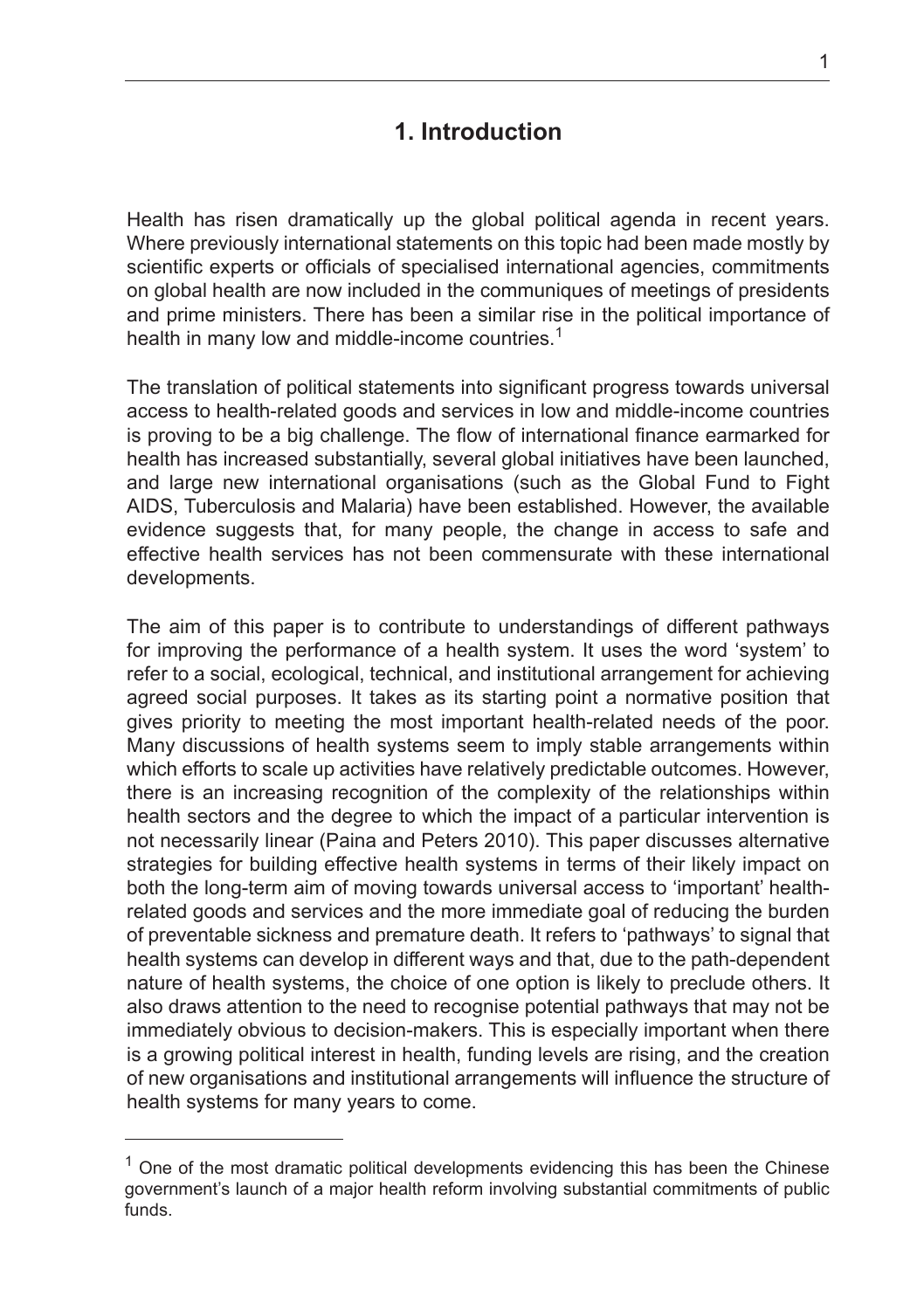Responses to the need to expand access to health-related goods and services have been based, perhaps necessarily, on partial understandings of the task, and outcomes have been variable both in terms of improved health systems and in terms of unintended consequences (such as the rapid spread of unorganised health markets, the emergence of drug resistant organisms and, in some places, a widening gap in access to health services between social groups). This experience points to the need for a better understanding of the nature of complex health systems, what they are delivering and for whom, and the factors that influence efforts to change their performance.

Other sectors are also gaining experience with the implementation of major interventions in contexts of complexity and rapid change. A recent book by Leach, Scoones, and Stirling (2010) discusses global efforts to support sustainable development. They argue that it is impossible fully to understand and model the complex interactions between the environment, people, organisations, and social institutions that constitute dynamic systems. They suggest that large organisations and powerful experts tend to 'frame' a challenge in ways that reduce the need to recognise complexity and uncertainty, thereby enabling them to define and manage large-scale responses. Leach *et al*. use the concept of 'narratives' to explore the alternative understandings that actors in a policy and research network construct to enable them to work together coherently. The authors acknowledge the value of these simplifying assumptions in making possible interventions that mobilise a lot of money and organise many people to work according to agreed rules and norms. However, they warn of the danger of prematurely closing down the consideration of alternative pathways that reflect alternative framings of systems and goals for system change. They suggest that this could preclude the possibility of alternative ways forward and increase the risk of unintended consequences.

This paper explores different narratives for understanding the challenge of managing major health system change in low and middle-income countries. Section 2 presents the background to the discussions that follow. Sections 3 and 4 explore narratives of scaling up as the management of organisational change and the emergence and spread of innovations, respectively. Some narratives covered in both sections favour blue-print approaches to change, whilst others emphasise bottom-up approaches. The former focus on rapid implementation of large interventions, but they neglect context, local innovations, and the risk of serious unintended consequences. The latter respond to local needs and contexts, but can draw excessive attention to small experiments. Section 5 concludes with a discussion of alternative pathways for system-wide change.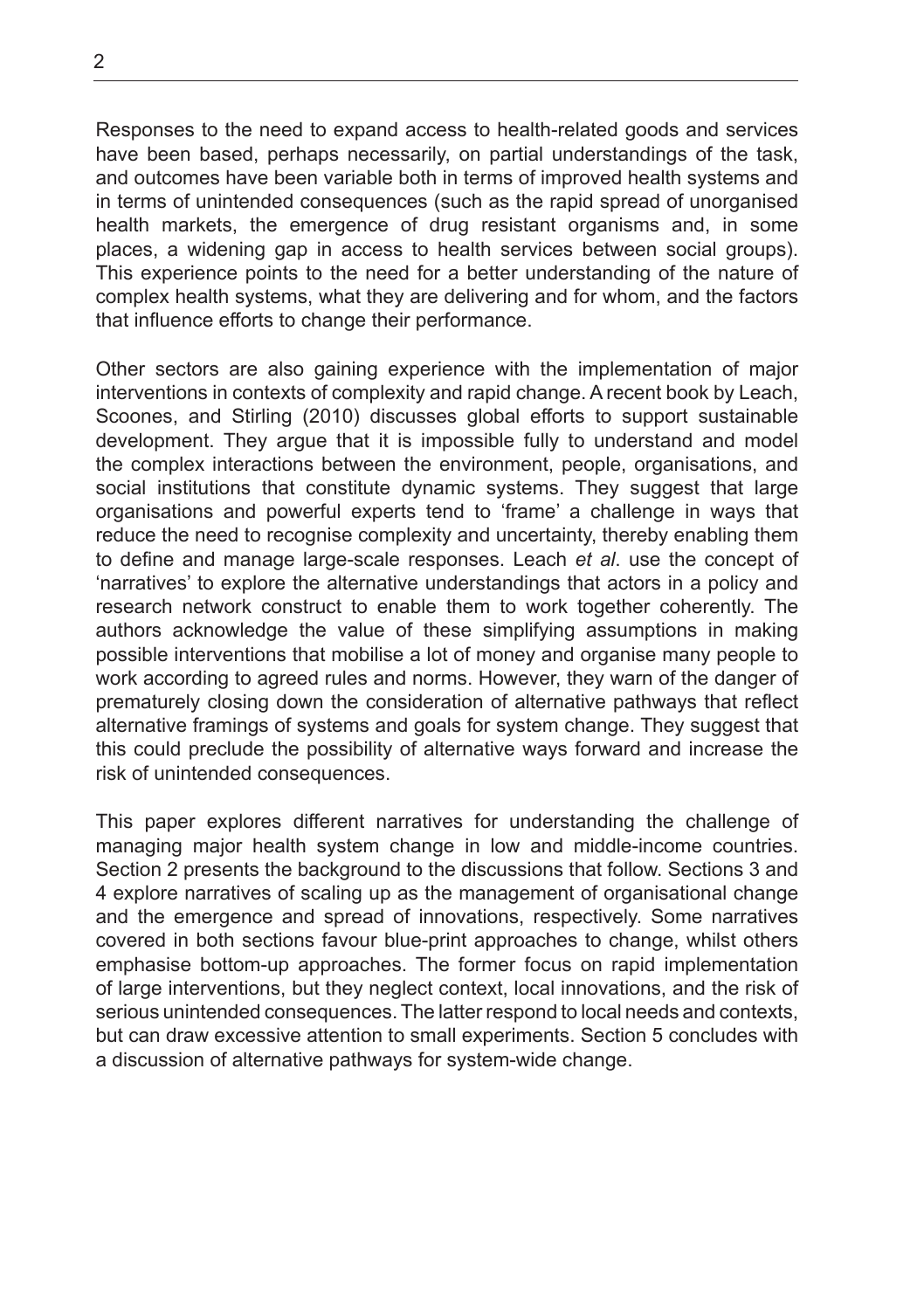#### **2. Spreading access to the benefits of medical science**

The strong political interest in health reflects the recognition that there are big differences in life expectancy and burden of disease between the advanced market economies and many low-income countries and between the better off and the poor in the latter. This arises from the impact of poverty on health (WHO 2008a) and the failure of many people to benefit from existing medical technologies (Conway and Waage 2010; Frost and Reich 2008).

A large body of work has documented the cost and effectiveness of nearly two hundred health interventions and the possibility that many lives would be saved if more people had access to them (Jamison *et al*. 2006; Jha *et al*. 2002; Victora *et al*. 2004). For example, the Commission on Macroeconomics and Health reported to the WHO that the additional cost of providing a high level of access to costeffective health services would be between US\$40-52 billion a year by 2015 and that by 2007 the donor contribution would need to reach around US\$27 billion a year (WHO 2001 and 2002). This created clear targets for bridging the gap between the need for and access to health-related goods and services.

Government financing of health in all developing countries rose substantially between 1995 and 2006 (Lu *et al*. 2010). Donor flows to the health services of low and middle-income countries almost doubled between 1990 and 2001 and doubled again between 2001 and 2007, reaching US\$21.8 billion in 2007 (Ravishankar *et al*. 2009). The sources of these flows in 2007 included UN agencies, the World Bank and regional development banks (21.2 per cent), bilateral aid agencies (34.0 per cent), the Global Fund and GAVI (12.5 per cent), and a wide variety of NGOs and foundations. Almost a third of these resources were earmarked for HIV/AIDS, tuberculosis, and malaria.

The quadrupling of financial flows for international health has been accompanied by the creation of international organisations to manage the increased funds. Ravishankar *et al*. (2009) document a rise in the share of resources flowing through NGOs from 13.1 per cent in 1990 to 24.9 per cent in 2006 and a rise in the importance of private sources of funding from 19.0 per cent in 1998 to 26.7 per cent in 2007. These greatly expanded NGOs and new charitable foundations, such as the Bill and Melinda Gates Foundation, have had a growing influence on global discussions about international health. Large transnational companies have responded to these changes by establishing and expanding divisions within their organisation and creating a variety of partnerships with international agencies. The development of these large public and private organisations in complex partnerships have led to calls for better management of aid flows (Lane and Glassman 2007) and new forms of global health governance.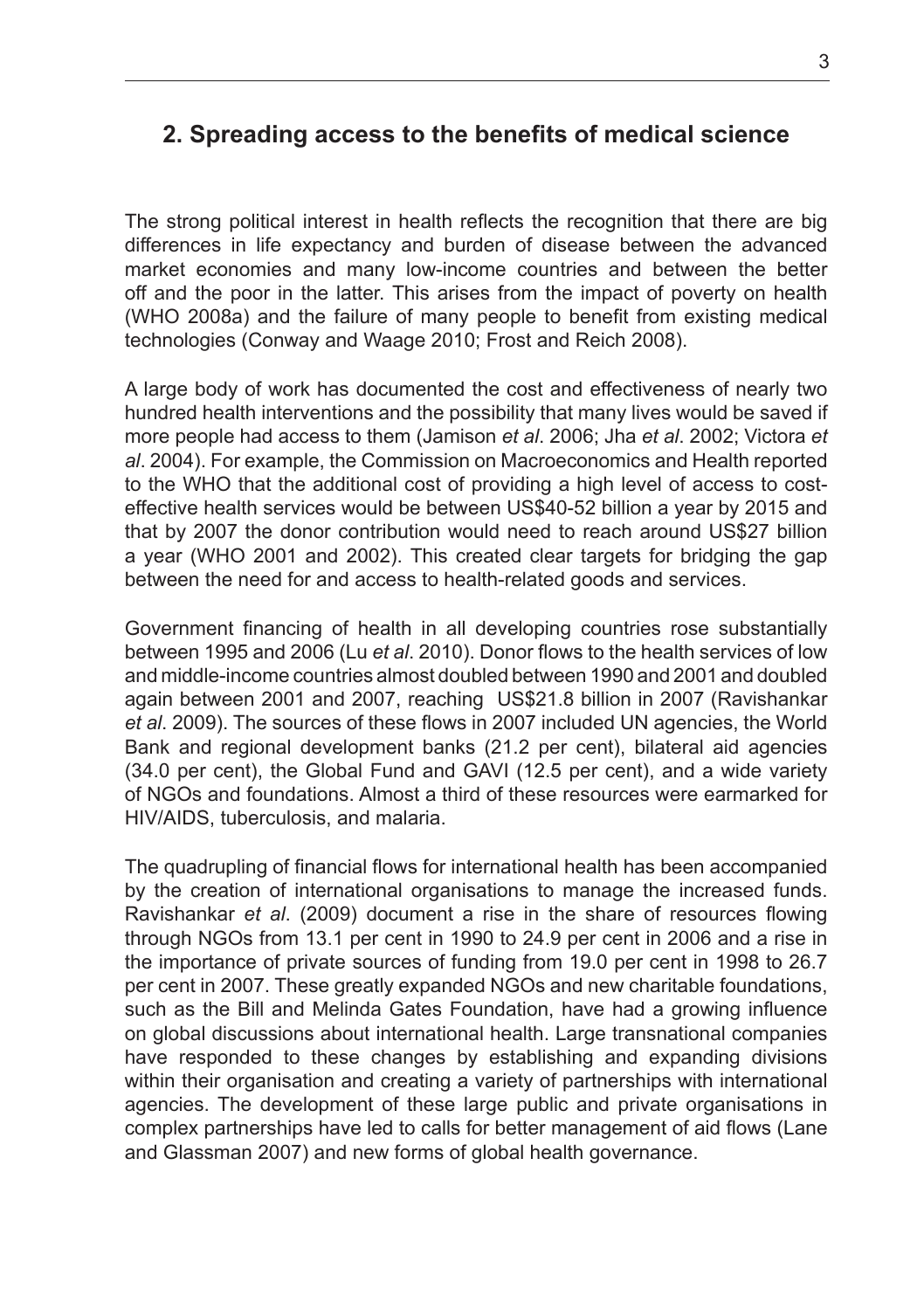The health systems of the early 21st Century are much more complex than those of the immediate post-colonial and post-revolutionary period of the third quarter of the 20th Century. At that time, a similar mobilisation of support for international health focused on creating the building blocks of a modern health sector. The consensus strategies for health-system development, as outlined in the Alma Ata Declaration (WHO 1978), were strongly influenced by the predominant belief that the state could, and should, lead the creation of a modern economy. This belief drew on the successful rebuilding of Western Europe with support from the Marshall Plan, the rapid post-revolutionary reconstruction of a number of command economies, and the success of populist regimes in spreading the benefits of development. The Alma Ata Declaration framed the challenge of achieving rapid expansion of health services in terms of the need to overcome severe shortages of physical infrastructure, equipment, trained personnel and drugs.

More than three decades later, the relative roles of states and markets are understood differently and health sector realities have changed (Bloom and Standing 2008; WHO 2008b). The legacy of previous investments in building facilities, training health workers and expanding government health services varies between countries. Some have created a well-established government health service. In others a variety of organisations provide services of mixed quality. Many countries have experienced a rapid spread of markets for healthrelated goods and services and a much slower development of institutions to influence their performance (Bloom *et al*. 2009). In some cases the boundaries between public and private health systems have become so porous that it is difficult to disentangle them. The rapid growth of the media and contentproducing organisations, including advertising agencies, has meant that people are bombarded with health-related messages aimed at informing and influencing them. This history of the construction and decay of a government-led health system and the subsequent emergence of a wide variety of responses to unmet demands for health care has created complex systems in which the influences on the performance of actors and the likely outcome of an intervention are poorly understood (Bloom *et al*. 2008).

In the face of this complexity, different actors and institutions, whether policy makers, providers of goods and/or services, citizens groups or individual users, understand and frame the system and value what it is delivering from their own particular angle perspectives. These different framings of what constitutes a health system and the purposes it serves can, in turn, become part of narratives about how and why it should change. The following section focuses particularly on narratives of scaling up.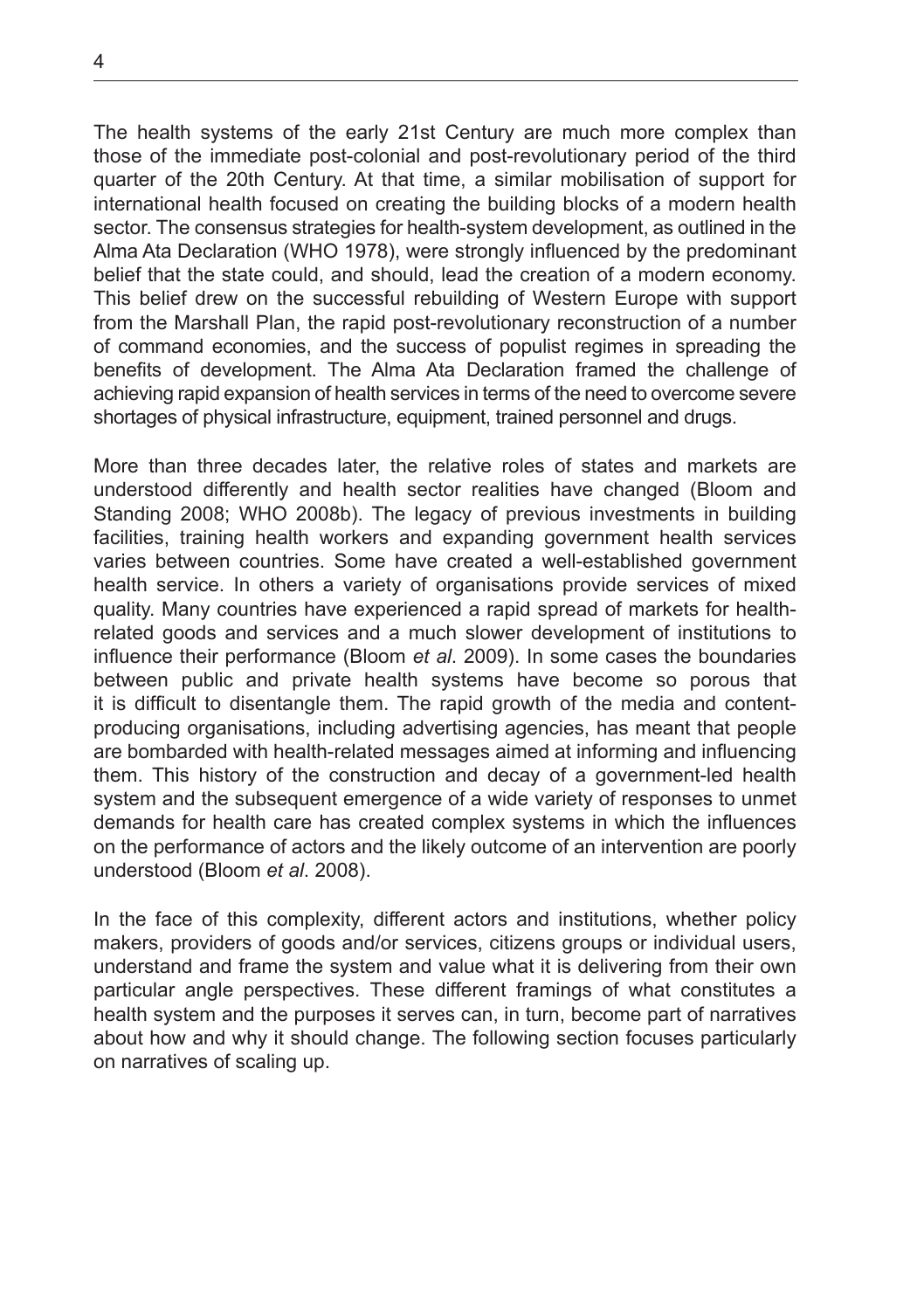#### **3. Scaling up and managing organisational change**

Over the past decade debates about how to improve health outcomes in resourcechallenged settings have increasingly referred to the notion of 'scaling up' of health resources, health interventions and good practice. The phrase appears again and again in progress reports and strategy statements of global health organisations (Global Fund 2009; World Bank 2005; WHO 2001; WHO 2002). A recent review of journal articles reported a rise in the number with 'scaling up' in their title from two before January 2001 to eighty-nine afterwards (Mangham and Hanson 2010). The term has achieved commonsense appeal conveying the simple, apparently neutral and compelling message that there is a need to do more, do it better, and do it quickly.

This narrative around the concept of scaling up has emerged as the dominant understanding of pathways for transforming the health sector in developing countries amongst major actors in the global health system. A number of frameworks and practical guidance tools for scaling up have been published in recent years (Cooley and Kohl 2006; WHO/Expandnet 2009a and 2009b) and there is a growing literature on the constraints and opportunities associated with scaling up (Arbor 2009; Constantinides and Barratt 2006; Mangham and Hanson 2010). However, the ideas and assumptions embodied in the scaling up language are rarely unpicked in the international and NGO policy literature, and it is seldom placed in the context of the multiple ways in which it is possible to imagine, manage, and respond to large-scale rapid change.

#### Definitions and Debates

There is no clear consensus on the operational meaning of the phrase 'scaling up' in the health sector (Cooley and Kohl 2006, DeJong 2001, IHAA 2001, Mangham and Hanson 2010, Subramanian *et al*. 2010) and definitions variously emphasise widening geographical coverage of interventions, institutionalizing certain practices and approaches, increasing capacity, mobilising and empowering, and occasionally adapting programmes to new areas and changing needs.<sup>2</sup> Many discussions settle on a broad definition which simply indicates 'doing something in a big way to improve some aspect of a population's health', (WHO 2008c: 1).

Subramanian *et al*. (2010) have usefully divided the use of scaling up into two broad categories. The first refers to the agendas of large global entities, who seek

 $^2$  The language of 'scaling up' has emerged most strongly in the literature on HIV/AIDS and the efforts to increase coverage of antiretroviral therapy (Binswanger 2000; Chimzizi *et al*. 2005; Harries *et al*. 2006). The HIV/AIDS epidemic has heightened calls for urgent change and brought into sharp focus the gap between the availability of medical technologies and the reality of poor service delivery and limited access.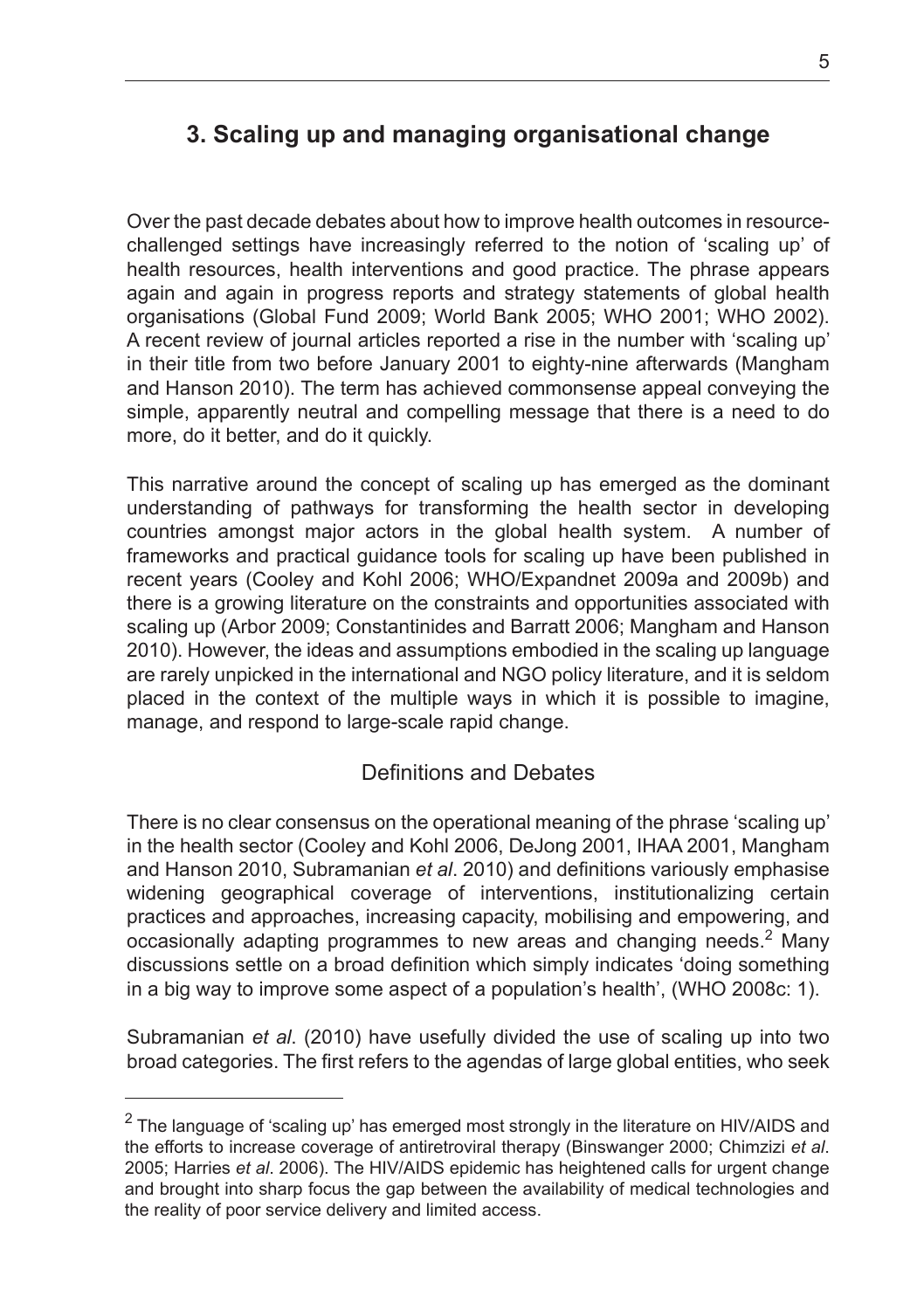to 'go to scale' with top-down technical activities in pursuit of predefined global development goals including the Millennium Development Goals (MDGs). The second category is the growing body of work focused on the specific process of scaling-up or rolling out demonstrably successful small-scale pilot interventions and transforming them into large programmes (Cooley and Kohl 2006; Simmons *et al*. 2007; Uvin 2000). This work understands scaling up as 'expanding impact' rather than as 'becoming large' (Uvin 2000: 1409). In addition, the term scaling up also appears in literature concerned with increasing mobilisation, empowerment, and collective action at grass roots level (Binswanger and Atyar 2003). Recent papers by Deak (2008) and Chambers (2009), focusing on community-led total sanitation, reflect on the challenges in taking an intervention that relies heavily on local initiative to scale.

#### Global narratives of scaling up: doing more in a big way

In mainstream global health-policy reports 'scaling up' tends to be used broadly to indicate the need to increase the coverage of health interventions or increase the resources required to expand coverage (Mangham and Hanson 2010; Subramanian *et al*. 2010). Money is seen as the key constraint and there are ongoing calls for additional investment by international donors to support the replication of externally validated, standardized interventions.

Scaling up is in this way predominantly conceived as a technical exercise following a linear trajectory from innovation to standardized intervention design, implementation plan, and implementation. The process is planned and managed by technical experts, often consultants from outside the context where the intervention is being introduced. A good scale-up plan both ensures that the conditions are 'ripe' for scaling up (Binswanger and Atyar 2003), and that the innovation is standardized and simplified as much as possible for easy introduction (WHO 2008c).

This technocratic scale-up narrative and its focus on financial resources and the creation of global agencies to channel these resources has led to a number of actions and events. There have been substantial increases in the flow of resources. New organisations have been created and a lot of effort has been invested in finding new ways to manage donor flows. It has also stimulated the creation of coalitions between governments, private organisations, and civil society organisations. It has thus supported the emergence of important pathways for health-system change.

The technical scaling up pathway has potential for introducing large health programmes and there are examples of the successful implementation of standardized programmes on a large scale, such as the immunisation programmes support by GAVI. Critics of blueprint approaches, however, have pointed out that scale-up plans frequently fail in the face of complexities and uncertainties on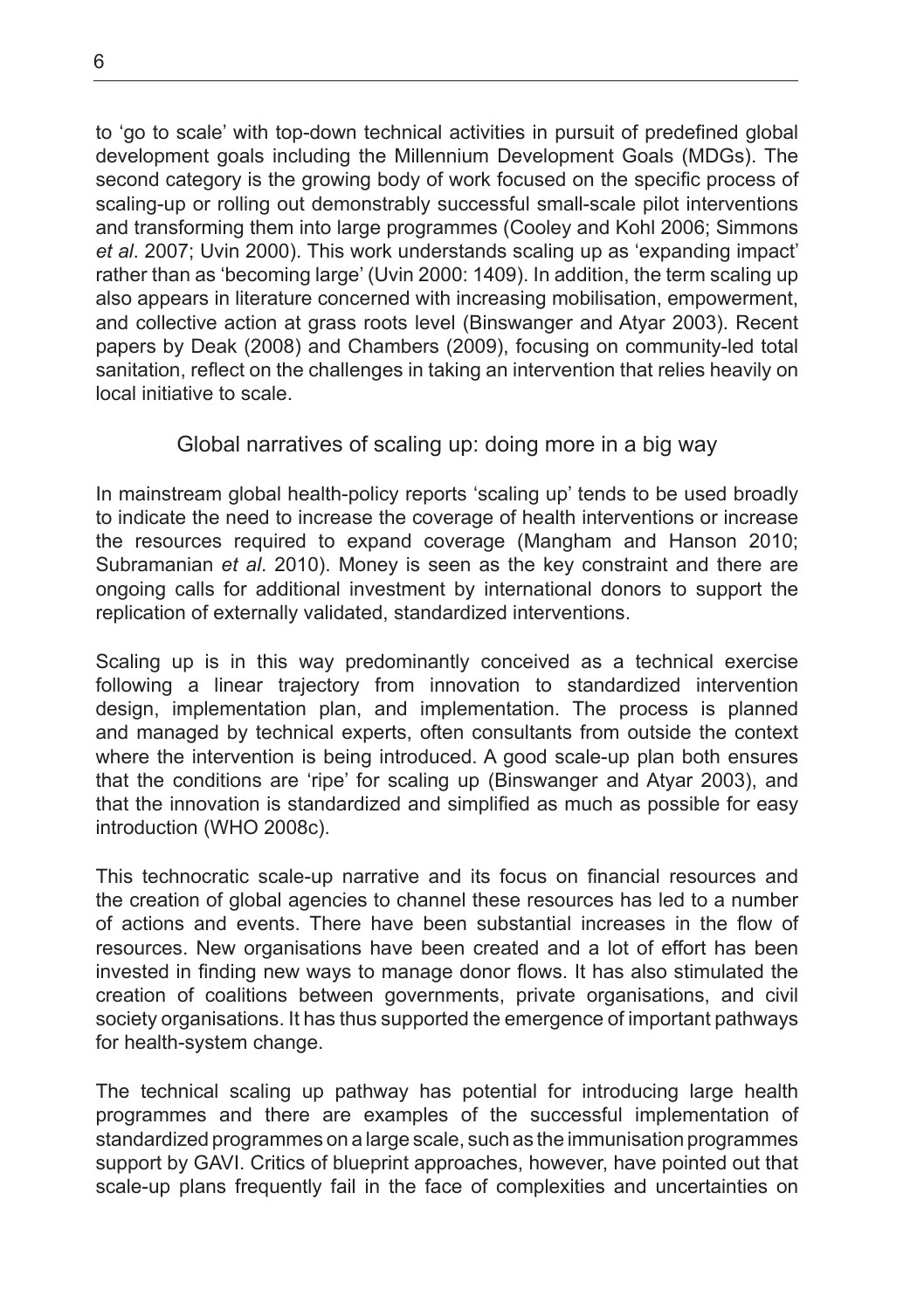the ground (Constantides and Barrett 2006; Peters *et al*. 2009; Subramanian *et al*. 2010). The technocratic story minimizes the changes entailed in introducing and implementing an innovation in the health sector, editing out political, social, and cultural realities and rivalries, or constructing them as hurdles which can be overcome with good planning. The organisational and institutional changes necessary for implementing a new technology are sometimes neglected as are questions about direction of change and debate about the choice of technology – what other technologies might have been promoted and what alternatives might have been obscured.

The scaling-up endeavour is also often constructed as a 'no losers' approach, in which the worst-case scenario is that improvement does not happen. Little attention is paid to potential unintended consequences. One example is the contribution that programmes of training community health workers and publicising modern drugs made to the eventual emergence of unorganised markets for health-related services. These debates echo the more general comment made by Leach *et al*. (2010: 6):

On the one hand, there is now a wide recognition of growing complexity and dynamism – evident across high science, popular media and the experiences of daily life. On the other hand, there appears to be an ever-more urgent search for big, technically-driven managerial solutions – whether in the form of 'magic bullet' seeds and drugs, a continent-wide roll-out of high-impact solutions, or top-down emergency-type responses aimed at shoring up stability and providing security.

#### *The international health partnership and public sector reform*

The international health partnership (IHP) is a recent development in the creation of institutional arrangements for accelerating progress towards universal access to health services. It is a partnership between several low-income countries and international agencies supporting health system development. Its main instrument is the country compact between the government and the agencies, which defines a health system development strategy. Each country within the IHP is expected to establish a Scaling Up Reference Group (SURG) on which the WHO, World Bank, Gates Foundation, GAVI Alliance, the Global Fund to Fight AIDS, Tuberculosis and Malaria, UNAIDS, the UN Population fund, and UNICEF are represented. Each SURG is expected to meet monthly to coordinate the implementation of the country compact. Bilateral aid agencies are invited to contribute funds towards the implementation of the compact. The guidelines refer to civil society engagement, but the form this engagement takes is not clearly defined.

IHP is intended to be a mechanism for improving coordination between international agencies supporting the health sector (Lane and Glassman 2007). The technical leaders of the SURG are identified as the WHO and the World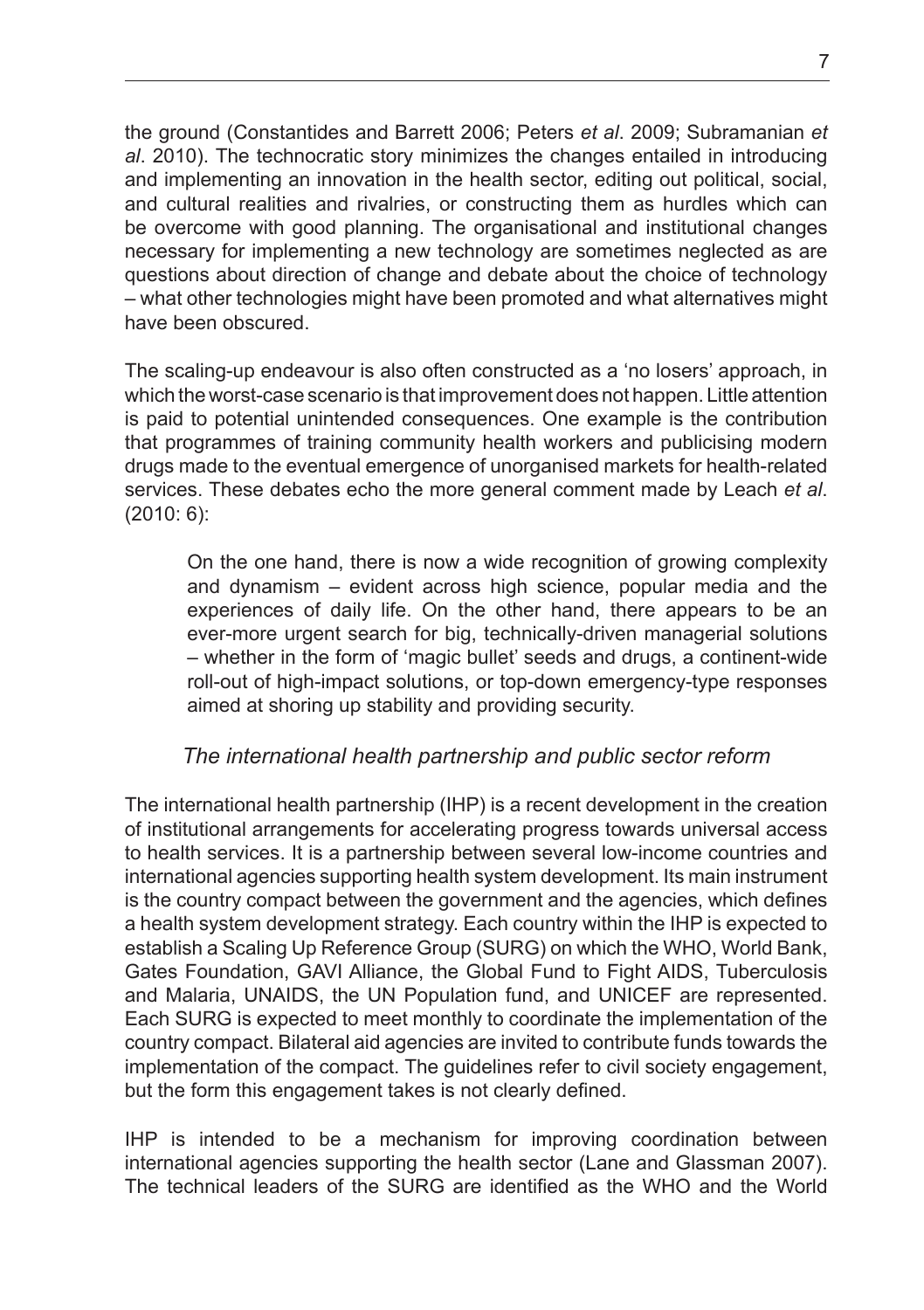Bank and the lead agencies for the government are the Ministries of Health and Finance (the government contact points for these international organisations). There are many good reasons for improving coordination between the agencies managing international flows of resources earmarked for health and improving understandings between these agencies and the government. However, the IHP translates this need into a particular scaling up narrative, in which the national government is expected to lead in the creation of a publicly funded and managed health system. In many countries this would involve very substantial changes to the performance of the government health system. The guidelines for the IHP do not present the management of this change process as a major challenge.

The experience of many government health services of a rapid expansion during the post-colonial period followed by prolonged financial constraints and gradual deterioration is part of a more general experience of government administrative systems. In preparing this paper, the authors reviewed recent publications on strategies for improving the performance of the public sector in low-income countries. A search by the authors for literature referring to 'public sector reform and developing countries' did not identify any significant publications presenting good evidence on strategies for improving public sector performance during the past five years. The present emphasis of public sector strengthening programmes appears to be on the creation of islands of good performance in key areas, such as the collection of taxes and, in the health sector, single-disease programmes. There is little evidence on strategies for spreading good practices from these islands to the rest of the public sector. Recent initiatives to strengthen government health systems are attempts to achieve this spread of good practices in the health sector. This is a major endeavour for which there are no off-the-shelf approaches.

Another focus of publications has been on the need to make government services more accountable to the population (World Bank 2004). Here again, there are examples where improved accountability provided incentives for better performance of government health services, but there are no blueprint approaches that could be applied in many different contexts.

The efforts by IHP partner countries to (re-)establish effective publicly financed and managed health systems cannot draw on a body of systematic evidence on the implementation of public-sector reforms. They are an ambitious effort to change the organisation and financing of government health services. This leads to questions about who should be involved in developing the country compact and how strategies for change should be formulated. It also underlines the importance of systematic assessments of what works and why and a learning approach to the management of change (Peters *et al*. 2009).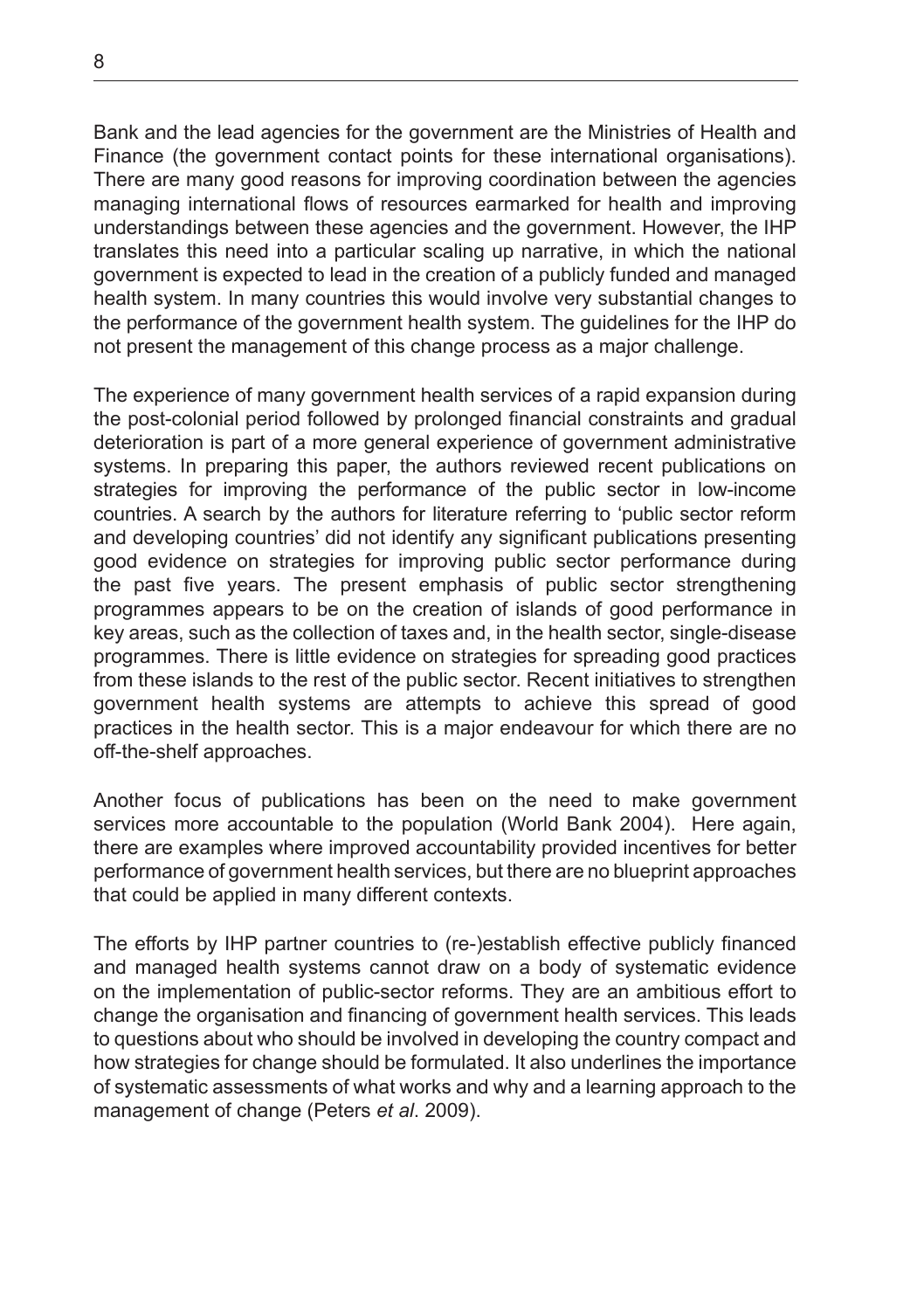#### Scaling up from Pilots to Programmes

A number of scholars and practitioners understand scaling-up more specifically as the process of transforming a pilot intervention which has been successful on a small scale into a regional or national level policy or programme (Binswanger and Atyar 2003; Cooley and Kohl 2006; Simmons *et al*. 2007; WHO/ExpandNet 2009a and 2009b,). This work has arisen out of 'growing frustration within organizations whose small-scale research, pilot or demonstration projects have failed to have an impact on policy and programming over the years, often despite their successful outcomes' (Myers 1984:2; see also DeJong 2001; IHAA 2001), and has been substantially developed in recent years in response to the criticisms of blue-print approaches and the failures observed at implementation level. In the World Bank literature on community-driven development, the problem has been framed as the failure to expand 'islands of success' benefitting a few villages or urban neighbourhoods. Binswanger and Atyar (2003) identify five problematic areas which may hamper efforts to scale up: cost, institutional setting, differences in values and poor organisation between stakeholders, lack of adaptation to local context, and poor logistics.

Because of the focus on process, case studies and frameworks emerging from this body of work emphasise the importance of context, and argue that social and political considerations are as important as financial ones. A number of important themes emerge:

#### *Institutions and service delivery are key*

New health technologies are often proposed as the answer to problems when, in fact, it is a malaise of the service system that deprives families of access to technologies. (Phillips *et al*. 2007:130).

Guidance from the international network ExpandNet (www.expandnet.net) defines scaling up as 'deliberate efforts to increase the impact of health service innovations successfully tested in pilot or experimental projects so as to benefit more people and to foster policy and programme development on a lasting basis' (WHO/Expandnet 2009a). Significantly, 'innovation' is defined as a set or package of interventions that includes not only new technologies or service components but also 'the managerial processes necessary for successful implementation' (Simmons *et al*. 2007: 7). Step one of Cooley and Kohl's (2006) guide to scaling up also raises questions about organisational preparedness and capacity for scaling up.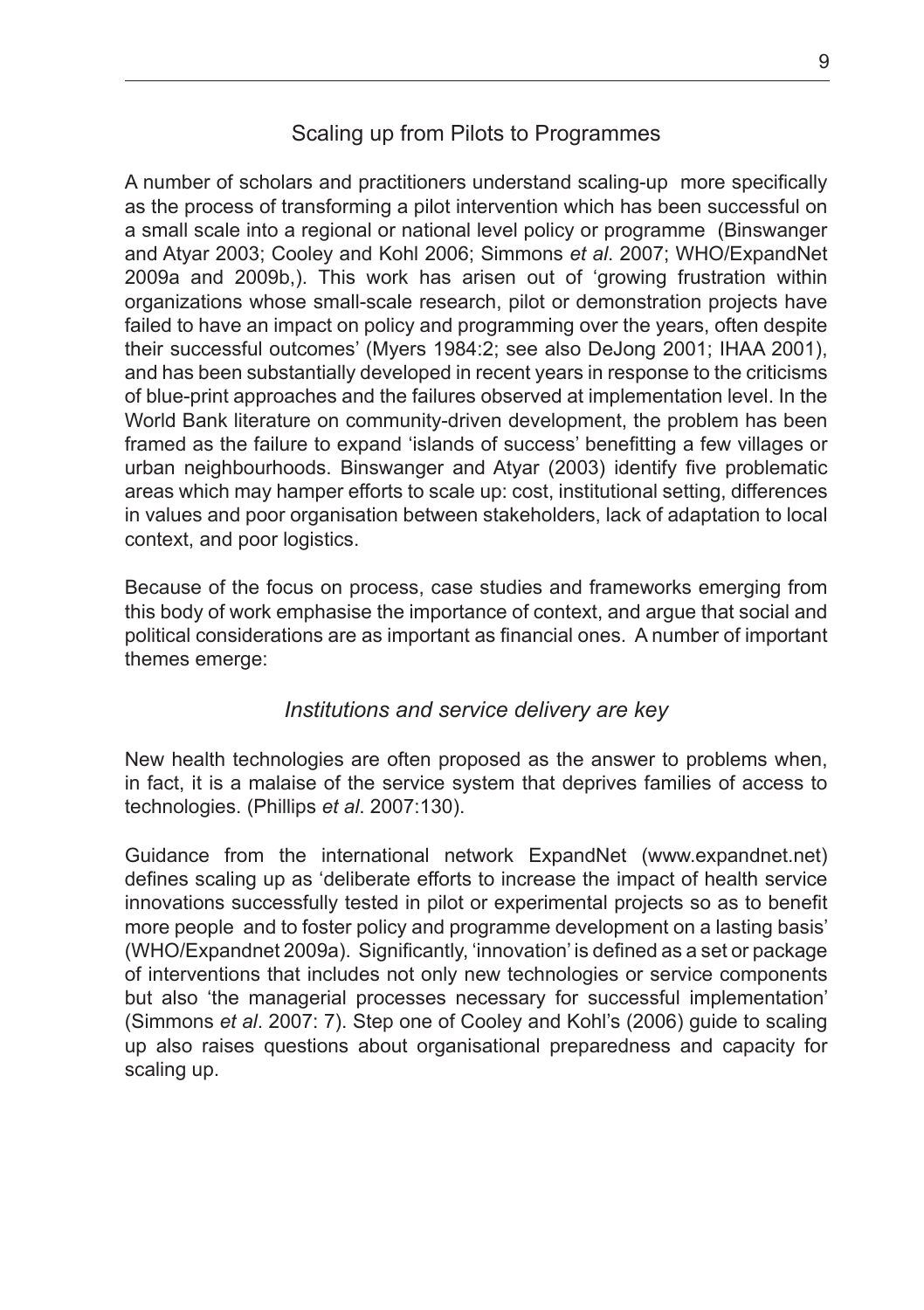#### *Degree of change in institutional and organisational structures is a crucial consideration*

The ExpandNet Group asserts that technical innovation almost always entails or requires some kind of change in institutional arrangements. The 'degree' of this change is posited as an important variable in scaling up. 'Degree of change' refers to both changing how programmes are implemented and also 'changing the attitudes and practices of individual providers.'(Simmons *et al*. 2007:49). Changing the culture and values of the institutions expected to implement an innovation is particularly challenging.

The extent and kind of change implied by introducing an intervention on a large scale influences the attitudes and support at every decision-making level. Kaufman *et al*. (2007) describe the successful testing and subsequent expansion of measures to improve quality of care in the Chinese family-planning programme. This initiative emphasised the value of informed choice and client-provider relationships and marked an important shift in how service users were treated. However, the overarching aims of the innovations remained within the framework and priorities of the government and in alignment with national policies, goals, and fertility control targets. The changes brought about by the Quality of Care Project in China were therefore supported from the top as well as demanded from the bottom.

#### *Scaling-up is a political as well as a technical process*

Institutional and health system changes (involving shifts in power structures and in resource allocation) necessarily entail political processes. Key political figures at all levels of the system can significantly influence the course of scaling up: Diaz *et al*. (2007) note that rivalries between municipal officials in Brazil hampered the roll-out of reproductive health training; Constantides and Barratt (2006) describe how resistance from one senior official blocked the introduction of IT management systems in primary health care centres in Crete; reproductive health reforms in China were pushed forward by representatives of the Ministry of Health, who attended the International Conference on Population and Development in Cairo in 1994 and were impressed by frameworks presented there.

The structure and culture of the bureaucratic and political institutions in a country shape opportunities for and trajectories of scaling-up. In more decentralized systems, for example, it tends to take the form of horizontal replication and expansion, with less opportunity for vertical institutionalization (Diaz *et al*. 2007). Phillips *et al*. (2007) compare scaling up of community-based health programmes in Ghana and Bangladesh. Both countries used a demonstration pilot study as the backbone of their programme development and research and both had to prove the validity of their pilot study by adapting and replicating it in a more challenging, resource-constrained setting. However the contrasting societal and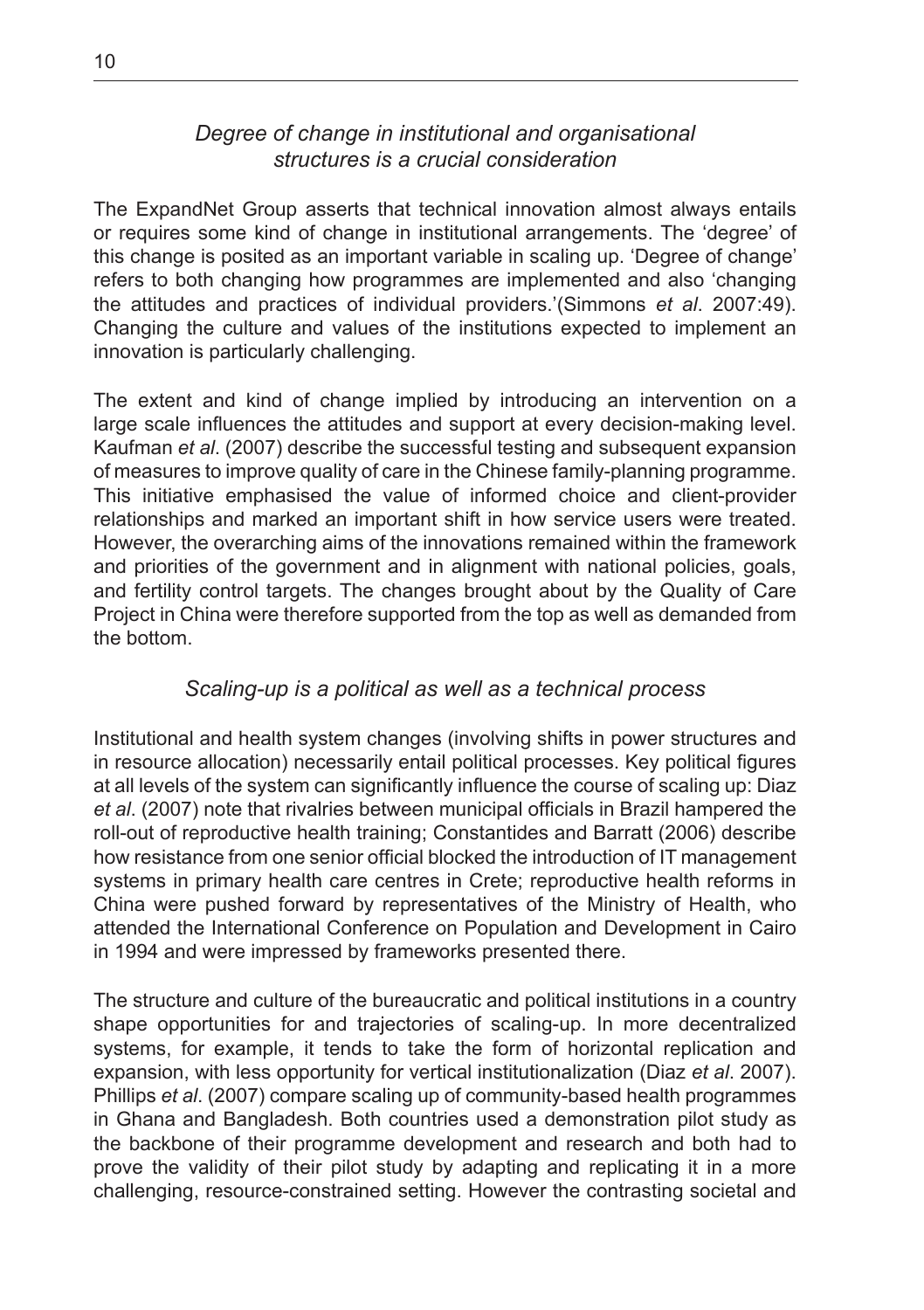institutional settings of the two countries meant divergent scaling-up strategies were pursued. Strategies for decentralization in Ghana have a prominent role in scaling up, whereas in Bangladesh, scaling up has been a relatively centralized function of a national programme. This is for a number of reasons: institutionally, well-established local leadership structures in Ghana led to organizational change being driven by grassroots partnerships between local leaders, politicians, and health professionals. In Bangladesh, looser local structures of authority and more centralized systems meant change came from the commitment of a formalized, top-down bureaucratic process. The ethnic homogeneity in Bangladesh allows a degree of centralization and standardization of scalingup policy that would not be possible in the heterogeneous Ghanaian societal context. Organizing collective action and communication through kindred groups is facilitated by Ghanaian social institutions, provided that actual organizing activities are adapted to local tradition.

#### *Adapting to ever-changing local realities*

When moving from a small-scale, localized intervention to a large-scale programme there is always a tension between preserving the benefits, goals, and standards (e.g. of equity) of the intervention and ensuring that it is relevant and culturally appropriate to users by adapting it to local realities. One important strategy for addressing this challenge emerging from ExpandNet discussions and case studies is holding on to overall aims and standards, while encouraging local adaptation and ownership of implementation.

In Ghana and Bangladesh, pilot studies of community-based interventions which had successfully improved reproductive health on one site were adapted and retested in other more challenging and resource-constrained settings before being accepted as a feasible model for large-scale implementation. The strategy of replicating and validating a pilot in a resource-constrained setting places adjustment of implementation to context at the centre of the scaling up process. In reference to the Ghana experience, Nyonator *et al*. note that the scaling up plan was 'less a prescription for replication than a generic process for adaptive development of appropriate health care that would work in other areas of Ghana.'(2007: 107).

#### *The need for flexibility and adaptive strategies and learning approaches*

Tailoring implementation plans to local contexts at the outset is not enough. Several ExpandNet case studies comment on the challenges of responding to ongoing, unpredictable, and uncontrollable changes in personnel, policy priorities, and the environment. Diaz *et al*. note, with reference to efforts to scale up familyplanning service delivery in Brazil, that the public health system 'always holds surprises, especially since it continues to evolve and is highly variable among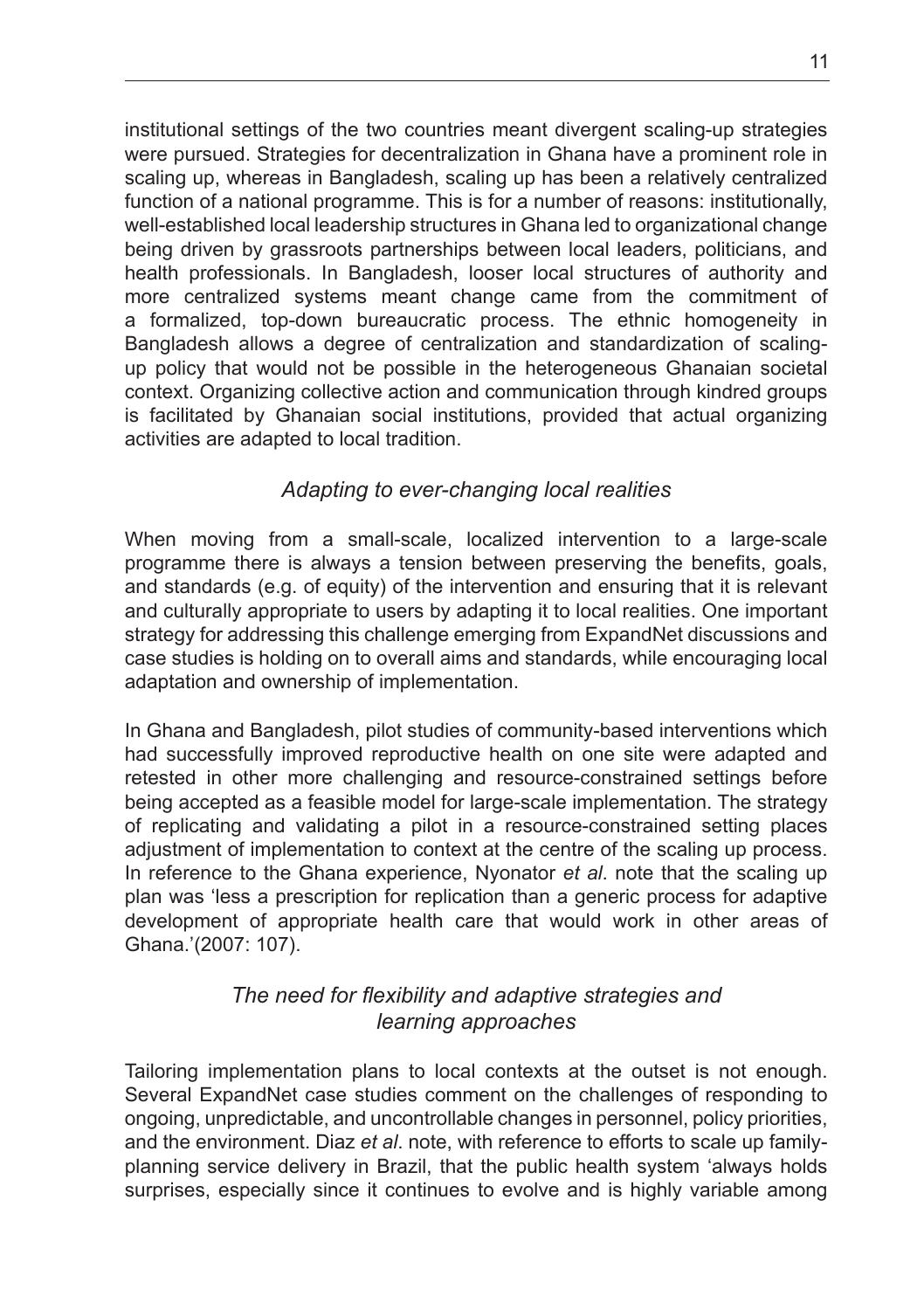municipalities.' (2007:139). To adequately respond to ongoing or unexpected changes in the implementation environment, the ExpandNet group draws on the notion of 'learning organisations' and advises ongoing detailed research that keeps an ear to the ground. Phillips *et al*. (2007) recommend 'diffusion from trial sites' or 'demonstration model' approaches, in which peer exchanges and shared learning on the pilot demonstration sites are ongoing, as sustainable learning approaches. Constant knowledge-sharing and feedback in order to continually adapt and improve programmes is recommended, with manuals and procedures operating as 'living documents that were constantly adapted in the light of new experiences and contexts', (Binswanger and Atyar 2003:8).

#### *Financing mechanisms and arrangements shape the scaling up trajectory*

When funds are not specifically earmarked, and come from a more general sectorwide fund it can be difficult for specific interventions to access resources. In Ghana, for example, incremental start-up costs severely constrained efforts to scale up Community Reproductive Health services. This is in contrast to Bangladesh, where a World Bank Loan funded the training of the 10,000 additional workers needed to implement the community-based reproductive health programme on a large scale. In general it is asserted that additional funds are needed to fund the incremental costs of initial scale-up. At the same time ExpandNet case studies in China and Africa demonstrate that it is possible to design interventions that can be sustained on existing local resources – though when funds for scale-up have to be leveraged locally, it can slow the process. Co-financing by communities is thought to promote local ownership (Binswanger and Atyar 2003; Nyonator *et al*. 2007).

Binswanger and Atyar argue that '[c]ommunities and local governments can be truly empowered only by giving them an assured flow of funds from the central government, as well as the authority to levy local taxes and user charges. Only then can they participate fully in development bargaining. Untied funds enable communities and local governments to choose their own priorities, and create skills through learning by doing', (2003: 10). The short-term time frames favoured by donors undermine this process.

#### *Participation of stakeholders is crucial to encourage ownership of initiatives*

Participation of stakeholders (including community members) and encouraging local ownership of programmes is regarded as an essential component of the scaling up process, which should be incorporated from the outset (Simmons *et al*. 2007). Binswanger and Atyar note that real participation 'means involving citizens at every stage and level' (2003:10); increasing real participation in order to shift power from top to bottom is the core aim of their engagement with scaling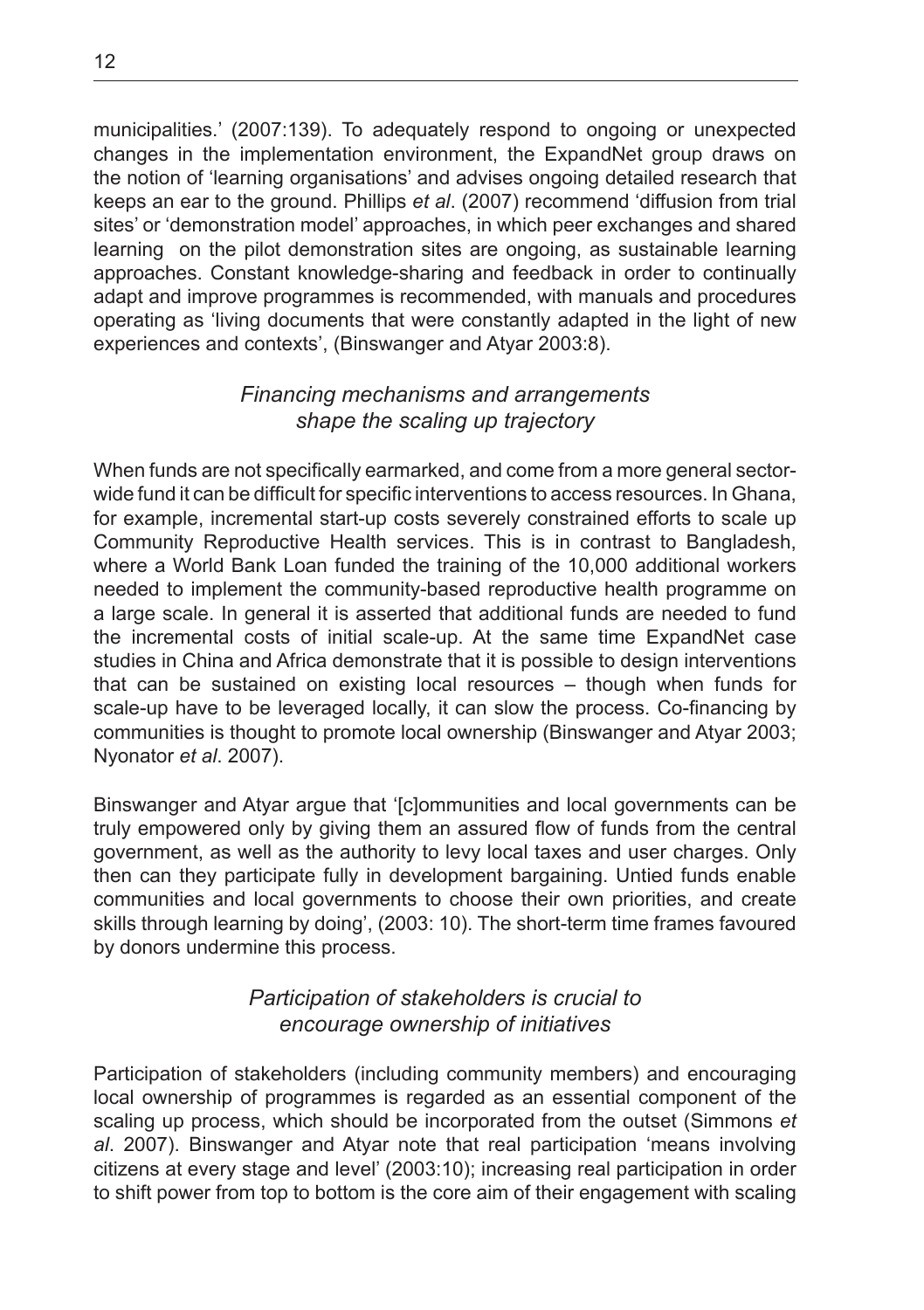up community driven development. Attaining meaningful participation and the benefits of community empowerment is not easy: stakeholder groups approach the scaling-up task from a variety of perspectives, needs, and interests, and interact with each other in contexts of unequal power relationships.

#### Alternative narratives of scaling up

Narratives of scaling up reflect the different challenges that actors face and the objectives they prioritise. The global narrative has been important in building common understandings between potential providers of additional funding for health services in low and middle income countries and the agencies tasked with ensuring that substantial increases in funding are used appropriately. These agencies have constructed large organisations at global level and supported the development and spread of effective health management arrangements. However, in many cases there is a need for more nuanced approaches to the creation of health systems that can be sustained in complex and dynamic contexts. The pilot-to-programme narrative has supported the management of complex changes in which issues of sequencing, organisational learning, and the creation of appropriate institutions are important. Both narratives reflect aspects of reality and both inform effective strategies for change. The challenge for actors engaged in health-system change is to incorporate learning from all actors and build relationships that both support the creation and rapid spread of effective management arrangements and encourage local experiments and make possible adaptation to local contexts. This will involve a more reflexive approach to organisational development and learning.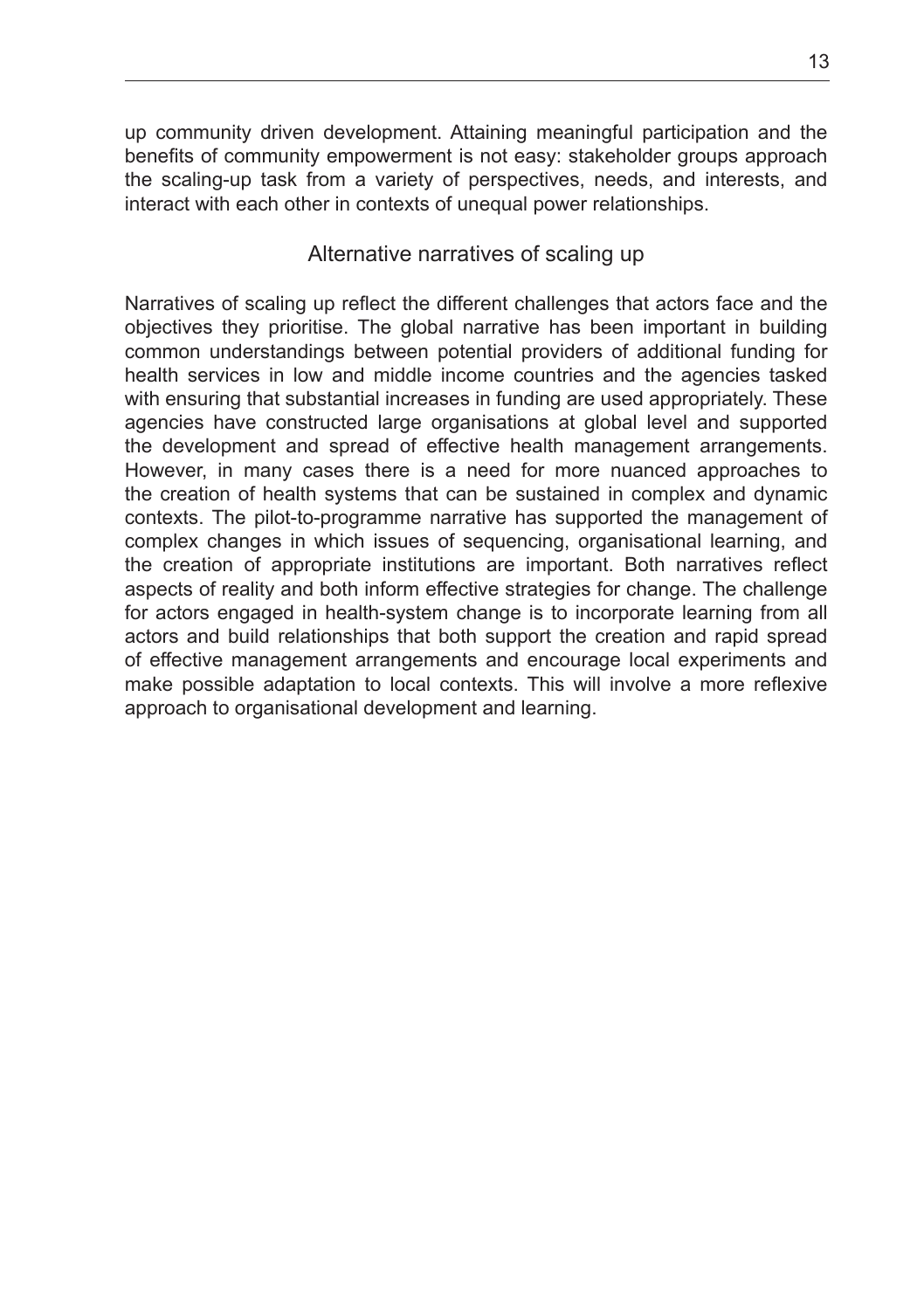#### **4. Health system change as the diffusion of innovation**

This section shifts attention from strategies for spreading new ways of organising services to the emergence and spread of innovations themselves. It draws on a body of literature on the emergence and diffusion of innovations (Conway and Waage 2010; Frost and Reich 2008; WHO 2009b). Many initiatives to increase access to health services can be understood as organisational innovations and efforts to take these initiatives to scale can be seen as the diffusion of these innovations (Gardner *et al*. 2007). Atun *et al*. (2010), for example, apply this perspective to an analysis of the challenge of integrating disease-specific programmes into health systems.

#### Health as an innovation system

It is possible to draw on analyses of innovation systems in industrial production to pose questions about where, and within which types of organisation important innovations arise (Bell 2009). In applying this framework to health, it is important to recognise the dual roles of the health sector as provider of expert services and producer and supplier of specialised health-related products.

Much analysis of health-related innovations and their global diffusion is based on a stylised vision in which large public and private organisations in the advanced market economies produce new knowledge and technologies, which are gradually taken up by government-owned and managed health services in low and middle-income countries. The literature on innovation, on the other hand, focuses on a mix of large and small organisations, which largely relate through markets, and asks about the factors that influence their emergence, adaptation, and spread. These different stylised visions may explain why the innovation-systems approach has had little influence on the analysis of healthrelated innovations. This is changing. It is now widely acknowledged that most health systems include a variety of public and private organisations in complex relationships (WHO 2009a). Health-related markets have become increasingly important in many low and middle-income countries (Mackintosh and Koivusalo 2005) and a large proportion of health expenditure and of contacts by poor people with the health system involves providers of goods and services working outside a regulatory framework (Bloom *et al*. 2008). The boundary between public and private health systems has become blurred in many countries and it is becoming increasingly difficult to view health as totally different from other sectors. This has led to efforts to apply to health approaches that other sectors in low and middleincome countries use (Bloom *et al*. 2009; Elliot *et al*. 2008).

As with narratives on scaling up, one can contrast a linear view of healthrelated innovations, in which basic science informs translational research, which ultimately informs implementation, with an innovation-systems perspective of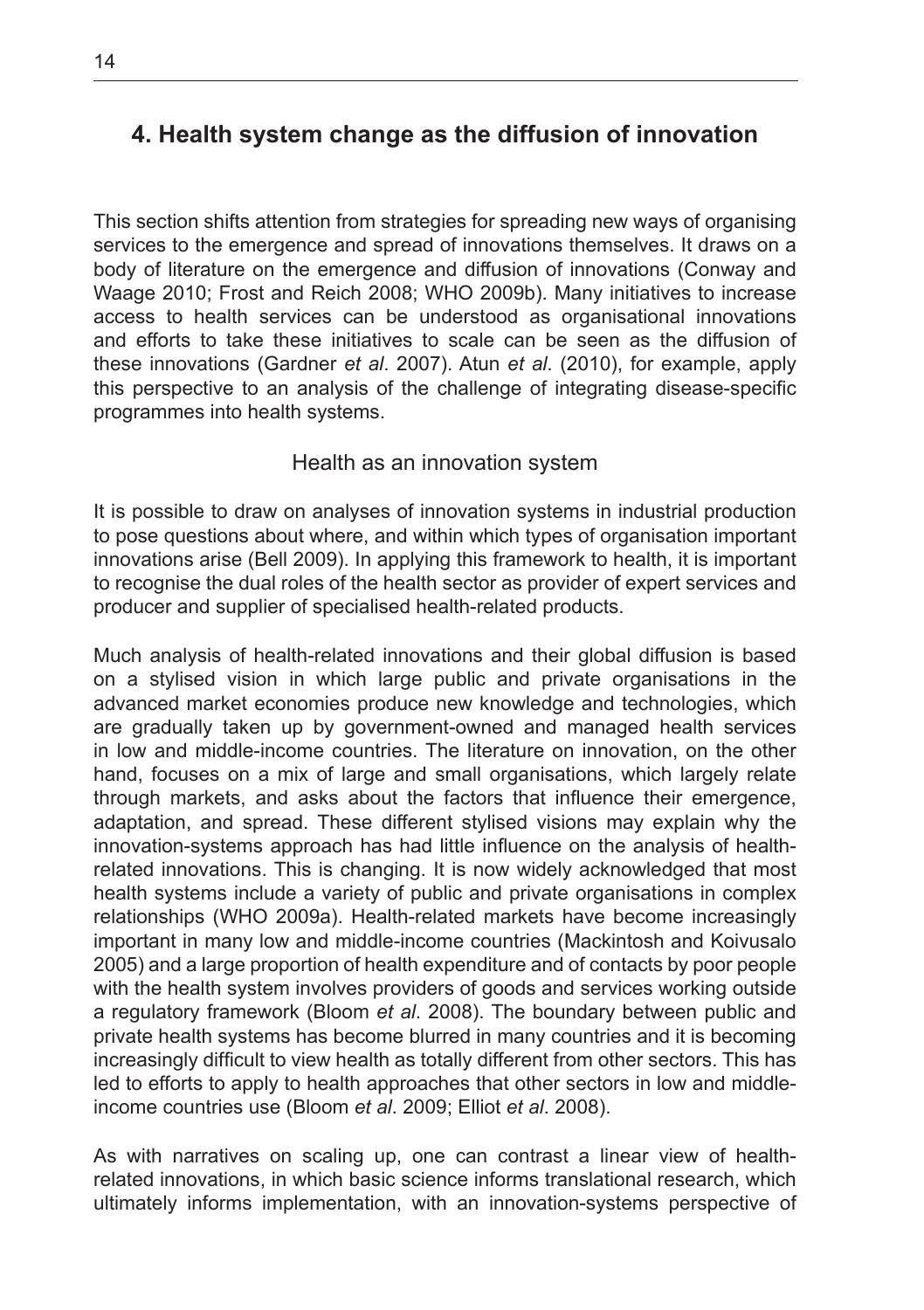multi-way interactions and feedbacks at every stage (Atun and Sheridan 2007).

#### *Where do innovations arise?*

Bell (2009) contrasts two narratives of the source of innovations and how they can be encouraged. One focuses on organisations that specialise in basic science or technology-related research and development (R&D) as the major source of innovations. This leads to a strategy that emphasises support for these organisations and for the spread of new technologies to producers in different countries. Until recently specialised R&D organisations were largely located in the advanced market economies. This is changing, and rapid economic growth has been associated with the development of large government research centres and of corporations with an increasing capacity for technological innovation in China, India, and other large countries (Mashelkar 2005; Leadbeater and Wilsdon 2007).

The other narrative gives more emphasis to the role of small improvements and adaptations to new contexts in the spread of a technology's use and the development of new applications. This leads to a greater emphasis on building the capacity of organisations to make these kinds of modifications. It also encourages analysts to look more widely for the source of innovation. Whereas the first understanding emphasises the training of scientists and professional engineers to work in specialised research organisations, the second focuses more on how skilled workers and artisans spread and adapt new processes. Leach and Scoones (2006) draw attention to the way poor people, themselves, struggle to understand and find solutions to problems. They point out that there are few arrangements to identify, test, and diffuse these innovations. Bell (2009) argues that an effective strategy for encouraging the rapid development and diffusion of technologies that benefit the poor needs to take into account all participants in an innovation system.

Recent reviews of innovation in the health sectors of advanced market economies emphasise the many factors that influence their spread (Damschroder *et al*. 2009; Greenhalgh *et al*. 2004). These include the type of innovation, the internal characteristics of the service delivery organisations, and the broader context within which these organisations operate. As in other sectors, the diffusion of new ways of doing things relies to a great extent on the degree to which new approaches can be adapted to local circumstances, the incentives for organisations to do things differently and their capacity to implement changes.

The spread of health-related markets in many low and middle-income countries has been associated with a lot of innovation. Some innovations have been beneficial by providing access to good quality services at a lower price, while many others have been associated with the overuse of pharmaceuticals and diagnostic tests, rises in the availability of counterfeit drugs, and the widespread use of partial doses of anti-microbial and anti-viral medications. Recent publications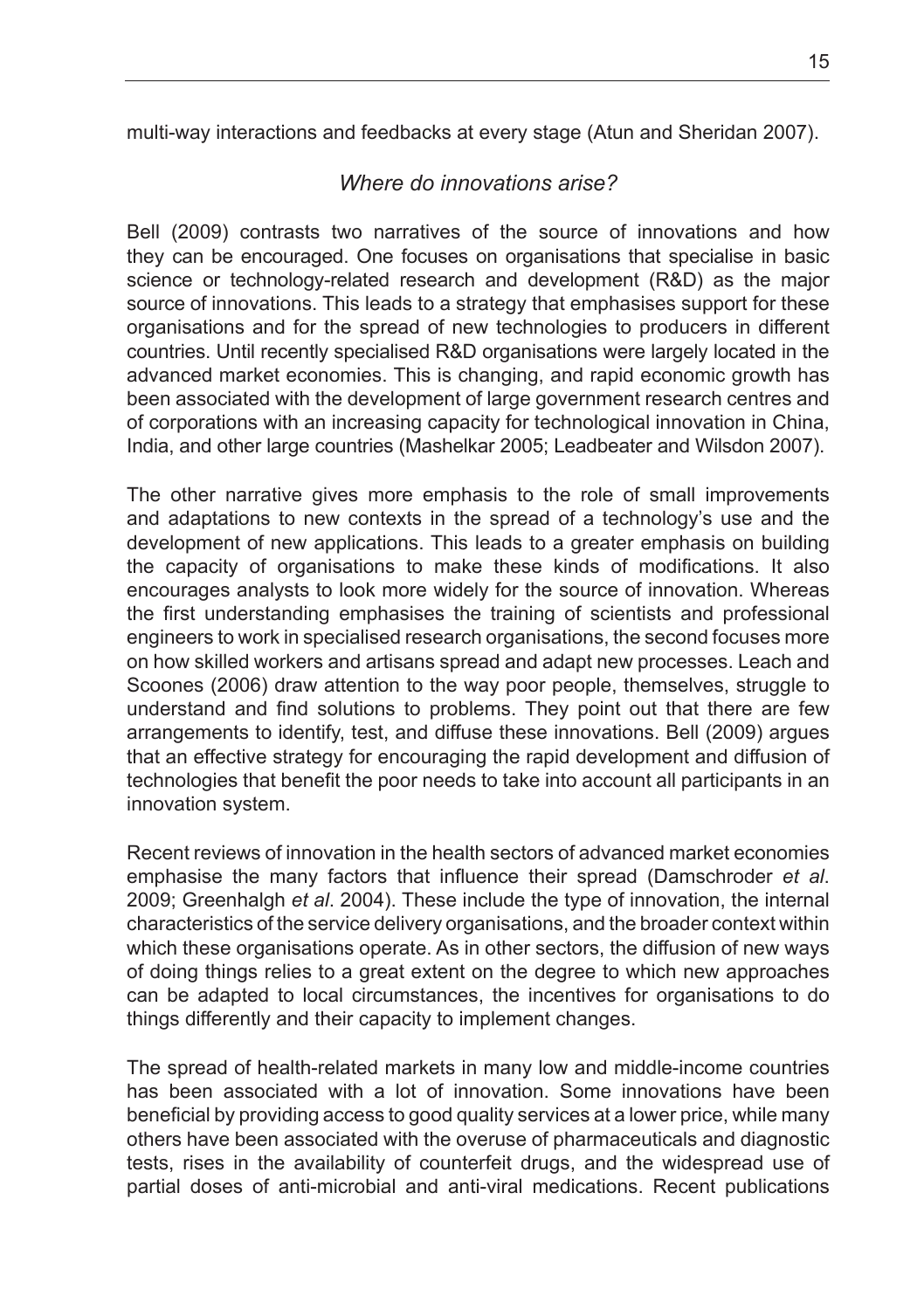by Wagstaff *et al*. (2009), Bhuiya (2009), and Oladepo *et al*. (2008) document these undesirable innovations in China, Bangladesh, and Nigeria, respectively, and advocate changes in organisations and institutions to alter incentives and discourage these bad practices.

The wide gap between the demand for and supply of safe and reliable health care at an affordable price combined with the rapid growth in income of large numbers of relatively poor people is creating many opportunities for public and private innovators to respond to unmet needs and there is growing pressure on government and other social organisations to do something about damaging health service practices. There are a number of examples of organisational innovations that improve the quality and/or efficiency of services (Bhattacharya *et al*. 2008; Champion *et al*. 2009). These include the creation of new management processes within hospitals or primary care providers and the introduction of arrangements such as branding, franchising, and accreditation to influence the performance of large numbers of dispersed providers of services or sellers of pharmaceuticals. One can find this kind of innovation led by government, notfor-profit organisations, and the private sector. In addition, governments and other civil-society actors are developing innovative regulatory approaches to alter the incentives and norms of behaviour that influence providers of health-related goods and services. These may involve new kinds of partnerships (Mackintosh and Tibandebage 2002; Peters and Muraleedharan 2008).

#### *Who produces organisational innovations?*

Large public and private actors are important sources of health system innovation. Much of the focus in the health sector has been on the factors that encourage or impede the spread of innovations in public-sector institutions. The discussion of scaling up in section 3 of this paper addresses much of this literature. Many of the conclusions about the management of organisational change apply equally to large NGOs or large private corporations. These innovations are increasingly taking place outside the advanced market economies. Champion *et al*. (2009) point to examples of retail pharmacy chains in several countries of Latin America, private hospital chains in south and south-east Asia, and the growing role of large Indian and Chinese pharmaceutical companies. Some of these organisations are already emerging to become regional or even global players. There has not been as much analysis of entrepreneurs in the rapidly growing health markets in low and middle-income countries. The development of organisational arrangements to improve the performance of small-scale providers of health services and sellers of pharmaceuticals is at an early stage.

Social entrepreneurship plays an important role in the health sector. Nicholls (2006) uses the term to denote organisations that borrow a mix of business, charity and social movement models to reconfigure solutions to community problems and deliver sustainable new social value. Both Nicholls (2006) and Austin *et al*. (2006) suggest that social entrepreneurs work in the public, private, and social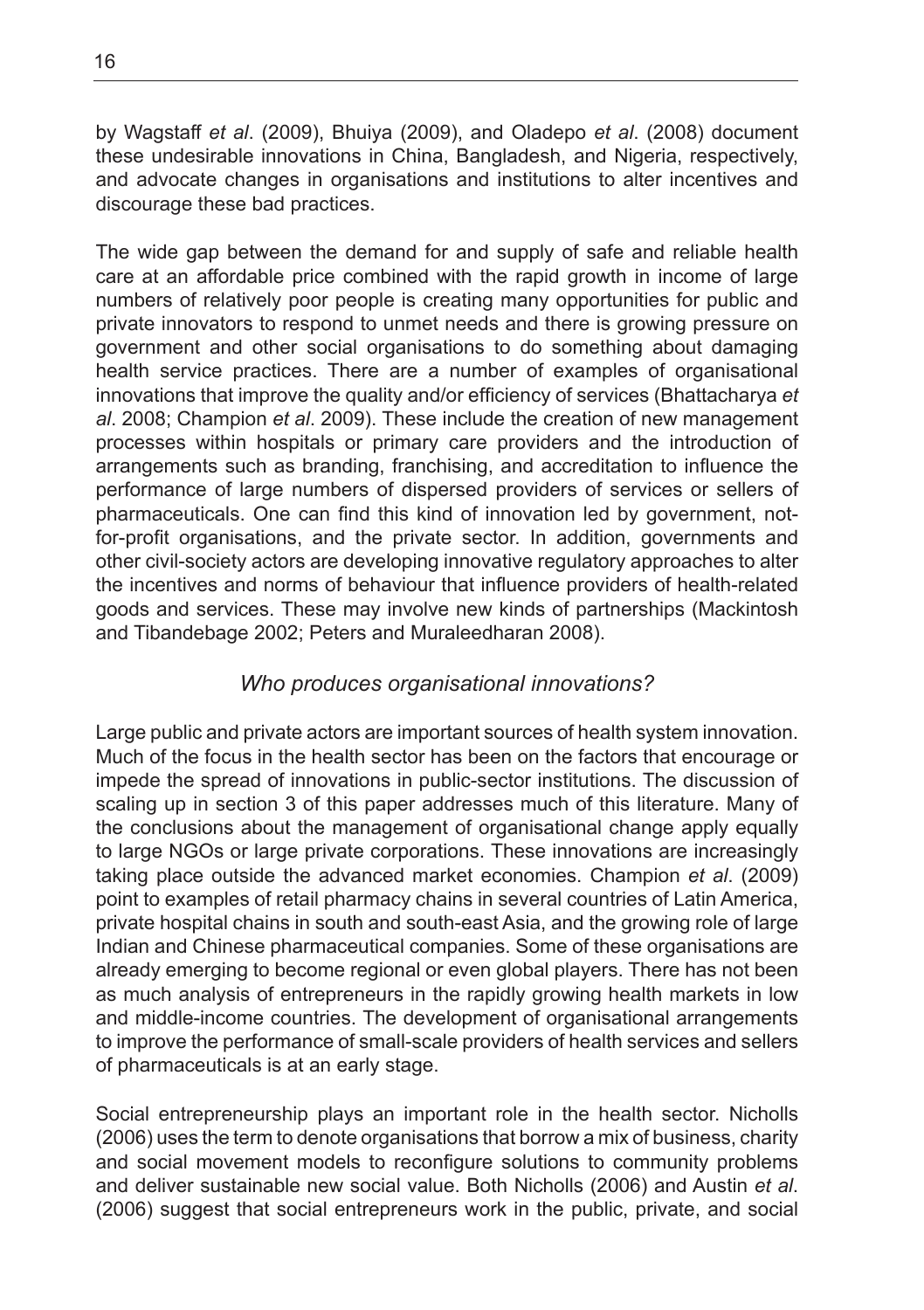sectors and are often involved in organisational innovations across these sectors. This makes them particularly relevant in pluralistic health systems, where the boundaries between public and private roles and functions are often blurred.

Some social entrepreneurs focus on establishing new niches, which ultimately could be filled by market-oriented organizations; others focus on raising money to finance services that reach the poor. One example of the former is Scojo, which designs and produces low-cost eye-glasses for people with age-related vision problems and develops systems to distribute them. It has established its own distribution network in India, but elsewhere it has linked to organisations that already have a local distribution network. In Bangladesh, for example, it is working with BRAC, a very large development organisation with a major health programme. BRAC has trained many village health volunteers, who, amongst other things, have played an important role in the implementation of directly observable therapy for tuberculosis. A recent review of BRAC's experience with female community health volunteers has emphasized the importance of BRAC's good reputation in motivating them, but it identified the need to ensure they can also earn money and maintain a livelihood in a context where they have other opportunities for making a living (Standing and Chowdhury 2008). The sale of eye-glasses can provide this kind of opportunity.

The boundary between social entrepreneurship and responses to commercial opportunities can shift. For example, banking through mobile telephones, which began as an act of social entrepreneurship, is now a growing business. The same applies to micro-credit. A recent assessment of micro-credit confirms its success in reaching people previously excluded from the organised economy (Greeley 2006). It has substantially improved the performance of credit markets by using innovative approaches for identifying good credit risks, appropriate to the institutional context of many low-income countries. Successful schemes are linking to commercial financial organisations. It is possible that a similar process is emerging in the health sector, where social entrepreneurs are investing in new approaches for responding to major unmet demands for services. If they are successful, they may pave the way for commercial organisations to move into the newly created niches in a sector that accounts for a significant share of the global economy and for government and new kinds of social organisations to respond to the needs of the very poor.

Chambers (2009) refers to another kind of social innovation in his discussion of community-led total sanitation. This involves the construction of a social compact between residents of a locality, which encourages all households to build toilets and stop open defecation. He argues that committed and imaginative leaders have played a key role in the rapid spread of this innovation. They, in turn, have been supported by a loose network of NGOs and other organisations with an interest in improving environmental sanitation. Christensen *et al*. (2006) refer to the creation of these new social models as catalytic innovations for social change.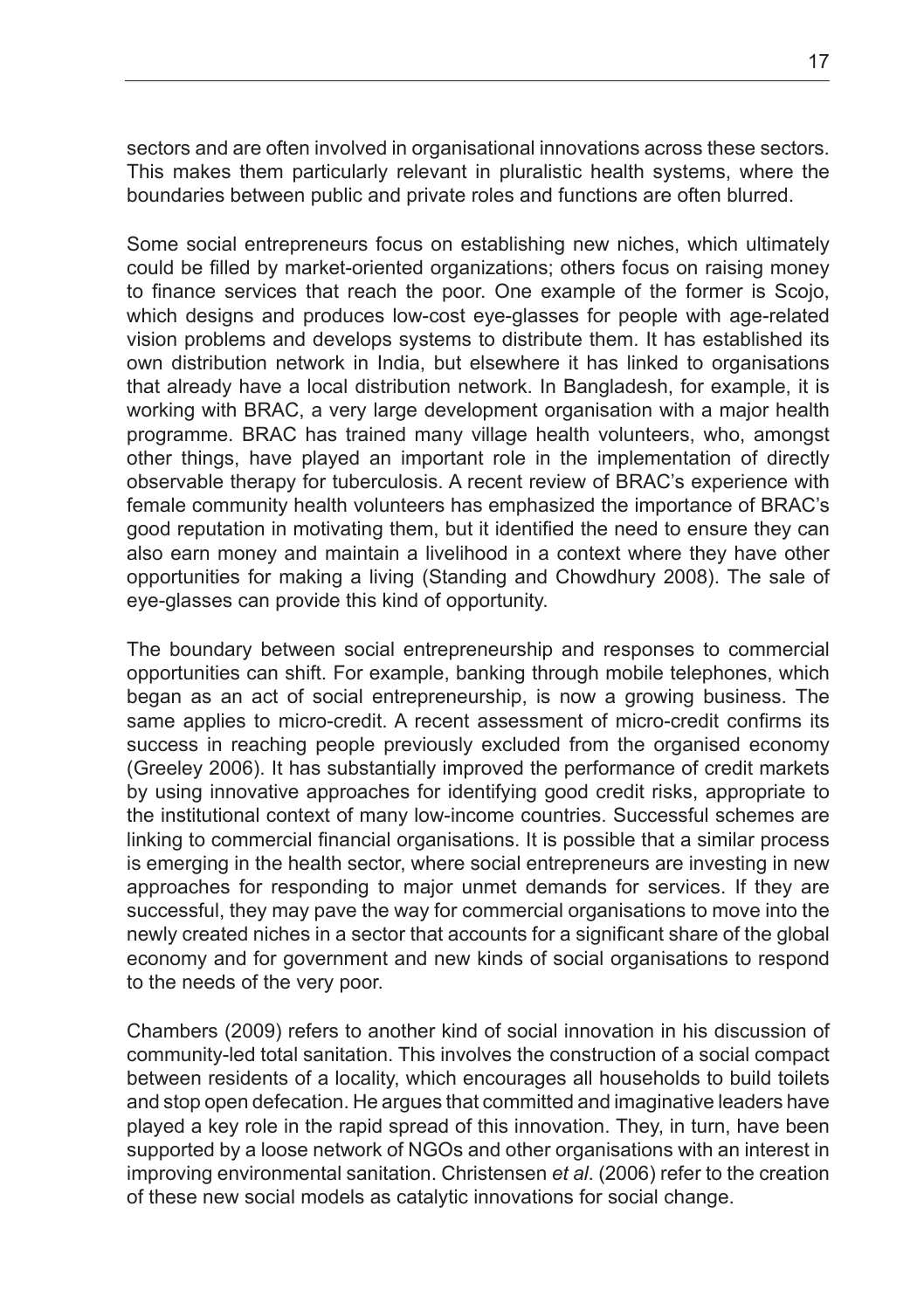#### Discontinuity, disruption and transition in health systems

There is a growing trend of thought that anticipates and seeks to understand large discontinuities or transitions in how societies make the benefits of technology available to their populations. The word 'transition' has come into increasing use to denote very large changes such as from a command to a market economy and between socio-technical regimes, such as alternative ways of producing and using energy (Woo *et al*. 1997; Geels 2004; Smith and Stirling 2008). The increasing use of this word reflects an expectation of major changes in technology, the environment, and the balance of global economic power. A number of commentators have suggested, for example, that the current economic crisis may mark a shift of economic and political influence towards Asia. This sense of instability is reflected in the expectations that the value chains that have evolved over the past few decades to organise the production and distribution of goods and services will become less stable (Gereffi 1994; Humphrey and Schmitz 2001). This stability has been due to a combination of the power of a few leading firms in each sector and a wide variety of national and global regulatory arrangements. The emergence of large new firms and the involvement of the governments of China, India, and other large countries in global economic negotiations are challenging this stability.

#### *Disruptive technologies*

One important strand of thought on the source of discontinuities in the markets for goods and services is the analysis of so-called 'disruptive technologies' (Christensen and Overdorf 2000). This refers to the emergence of new ways of doing business that reduce the cost of an existing good or service, associated with developments in technologies and/or with new potential consumers. Christensen and Overdorf (2000) argue that large firms that dominate a market tend to be structured to provide a well established good or service at a very large scale. These firms are good at responding to evolutionary changes with 'sustaining innovation'. However, the management arrangements that make this possible tend to discourage experiments with 'disruptive innovations' that will require major changes. A disruptive technology may be initially seen as an erosion of quality. It eventually creates an entirely new market and the disruptive organisation may create a new business model that either forces the sector leaders to adapt or displaces them, altogether.

#### *The spread of the informal economy*

The rapid rise in the proportion of economic transactions taking place outside the formal economy in many countries is a sign of the instability of existing institutional arrangements. It reflects a relative fall in the influence of formal governance mechanisms over economic life and the increased importance of informal networks. In many cases this reduces the constraints to the emergence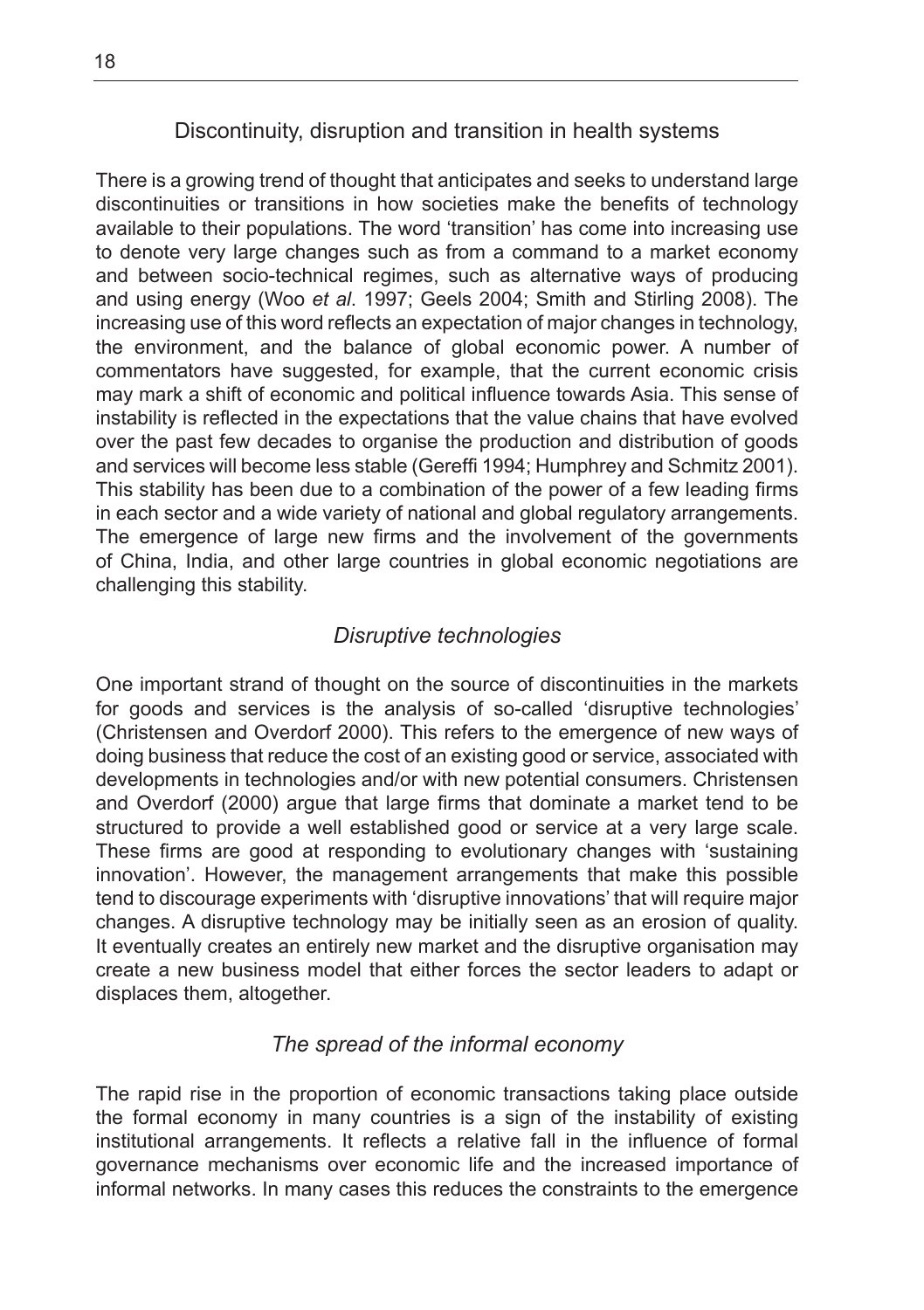of new types of organisation (beneficial and harmful). The reasons for the spread of informal arrangements differ between contexts.

Light (2004) draws a parallel between the transition from a command to a market economy in Eastern Europe and the opportunities that the spread of the internet provide for the emergence of 'subversive' companies that develop new ways of doing business. In the former case, the decay of the institutions of the command economy and the time it took to design and enforce new regulations provided many opportunities for people to move quickly into new niches, relying on informal networks, rather than the state, for support and protection. Light (2004) suggests that the spread of the internet and of potential ways to act across national borders and operate on the boundaries of legality provides similar opportunities to internet entrepreneurs. He cites Napster, which seriously challenged the business model of companies that distribute music. In both cases, new companies have grown very rapidly by operating outside the constraints of a highly regulated environment.

The spread of informal economic relationships can also reflect a weakening of institutions due to prolonged war and civil disorder (Duffield 2001) or chronic economic crisis and the failure of state institutions to provide a stable framework for economic activities and development (Chabal 2009). This has been the case in a number of countries in Africa, for example, where a very large proportion of economic activity now takes place outside a legal framework. The major response has been the emergence of localised, small-scale adaptations to cope with a difficult context. However, larger-scale organisations have also emerged, including initiatives to improve access to safe and effective health services, largely through government, NGOs, and church-owned hospitals, and, increasingly, private health-service providers. There is no clear agreement on the best way to create stable institutional arrangements that can more effectively provide services to the poor. However, most international experience suggests that attempts simply to import organisational models from outside are often unsuccessful. The successful approaches tend to combine simple and effective management systems that provide clear incentives to the providers of services with close relationships with aspects of the informal economy that build trust and accountability (Mackintosh and Tibandebage 2002; Pritchett and Woolcock 2004).

Rapid economic growth in the large countries of Asia and the very rapid rise in the number of relatively poor people with some disposable income is an important source of instability in value chains, particularly when coupled with a very rapid movement of people to the cities. Kaplinsky and Farooki (2010) document the dramatic increase in the number of people in this category in China and argue that, in comparison to the residents of the advanced market economies, they prioritize cost over quality. They suggest that this is creating a big incentive to develop goods and services that meet basic needs at an affordable price. In both China and India, the regulatory reach of the state is limited and many relatively poor people obtain a large proportion of their goods and services outside a highly regulated market. Both countries have experienced scandals concerning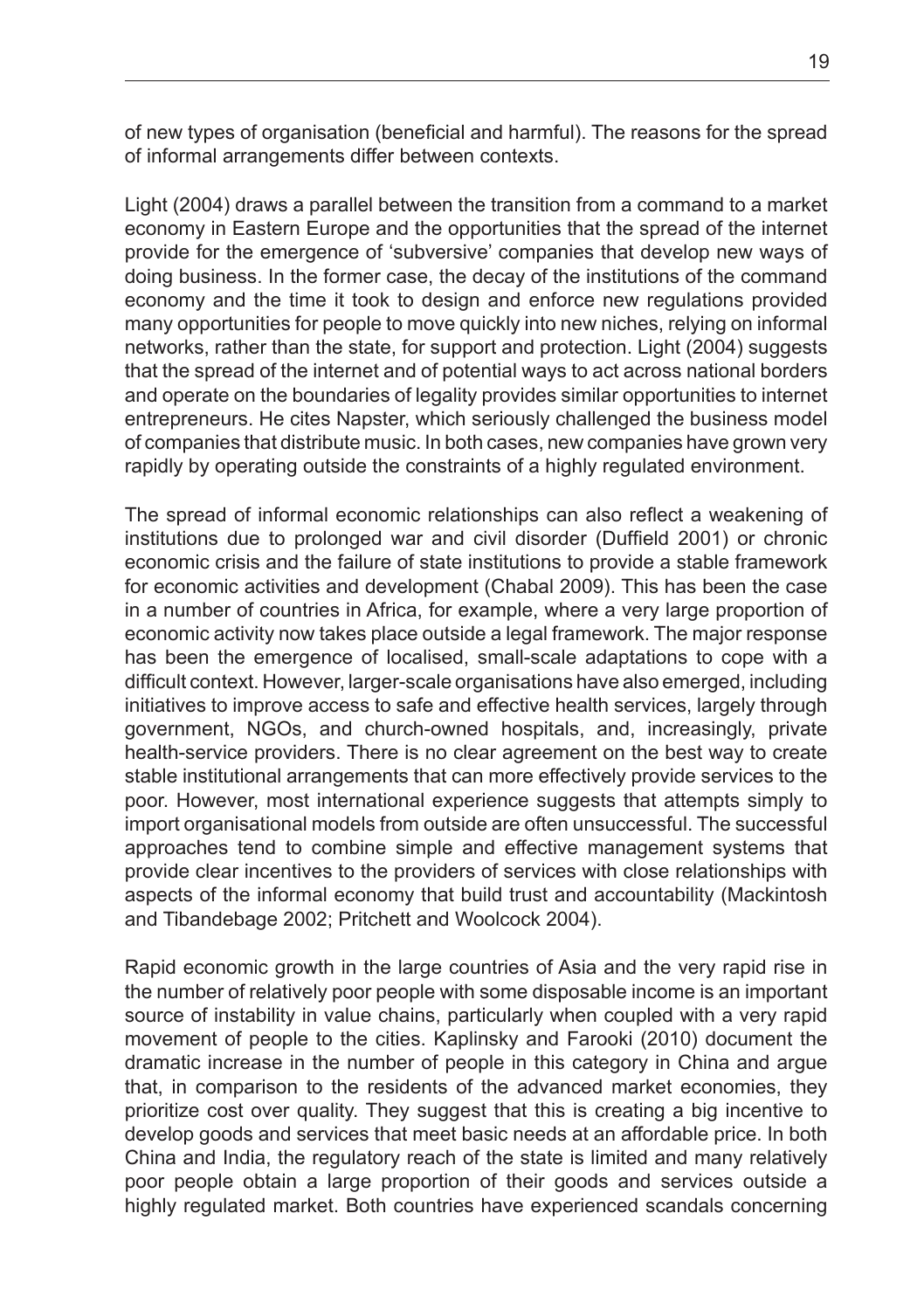dangerous food, major environmental hazards, ineffective pharmaceuticals, and so forth. This highlights the potential size of the niche for providers of trustworthy, low-cost goods and services and the major challenges governments face in creating institutional arrangements to ensure these services are safe and effective. This is likely to involve new kinds of partnership between public and private actors.

Prahalad (2005) argues that the many consumers joining the global economy represent major new business opportunities and suggests that large private corporations are responding to these growing markets. He suggests that this will result in new ways of producing low-cost goods and providing low-cost services aimed at people near the bottom of the pyramid. Clark *et al*. (2009) describe 'under-the-radar' innovations that are already emerging in low and middle-income countries. They suggest that companies based in these countries are most likely to develop innovative ways to meet the rapidly increasing demands for these goods and services. These innovations could eventually disrupt existing value chains by offering comparable goods and services at a lower price. A recent paper by Chakravorti (2010) argues that Indian companies, or Indian subsidiaries of transnational corporations, will become important sources of disruptive innovations to meet the demands of a new and growing market. He suggests that once a model has been established in India, large corporations will draw on it to modify their normal practices. Thus, India could become an important source of innovation and renewal for existing market leaders. The same analysis could apply to China and other large economies. China and India have strong states, which are playing increasingly important roles in global economic negotiations. These states have close links with national firms that are seeking global markets. They will eventually have the capacity to influence the international regulatory standards, which are an important element in the governance of global value chains.

#### Future health systems

Bloom and Standing (2008) suggest that we are approaching a period of major change in the organisation of health systems. They argue that health systems in the advanced market economies were largely established during the first decades of the 20th Century with the creation of self-regulating professions and they were consolidated in subsequent decades with the establishment of a highly regulated oligopoly in the pharmaceutical industry and the heavy involvement of the state in financing health services since the end of the second world war. They argue that the development of the health sector is highly path-dependent, reflecting the importance that societies place on avoiding mistakes with potentially serious consequences for health and the highly political nature of health policy debates (Pierson 2003). This conservatism has been reinforced by the political influence of strong health-system stakeholders. As a result, health has changed much less than the organisation of comparable sectors.

The rapid development of information and communications technologies is an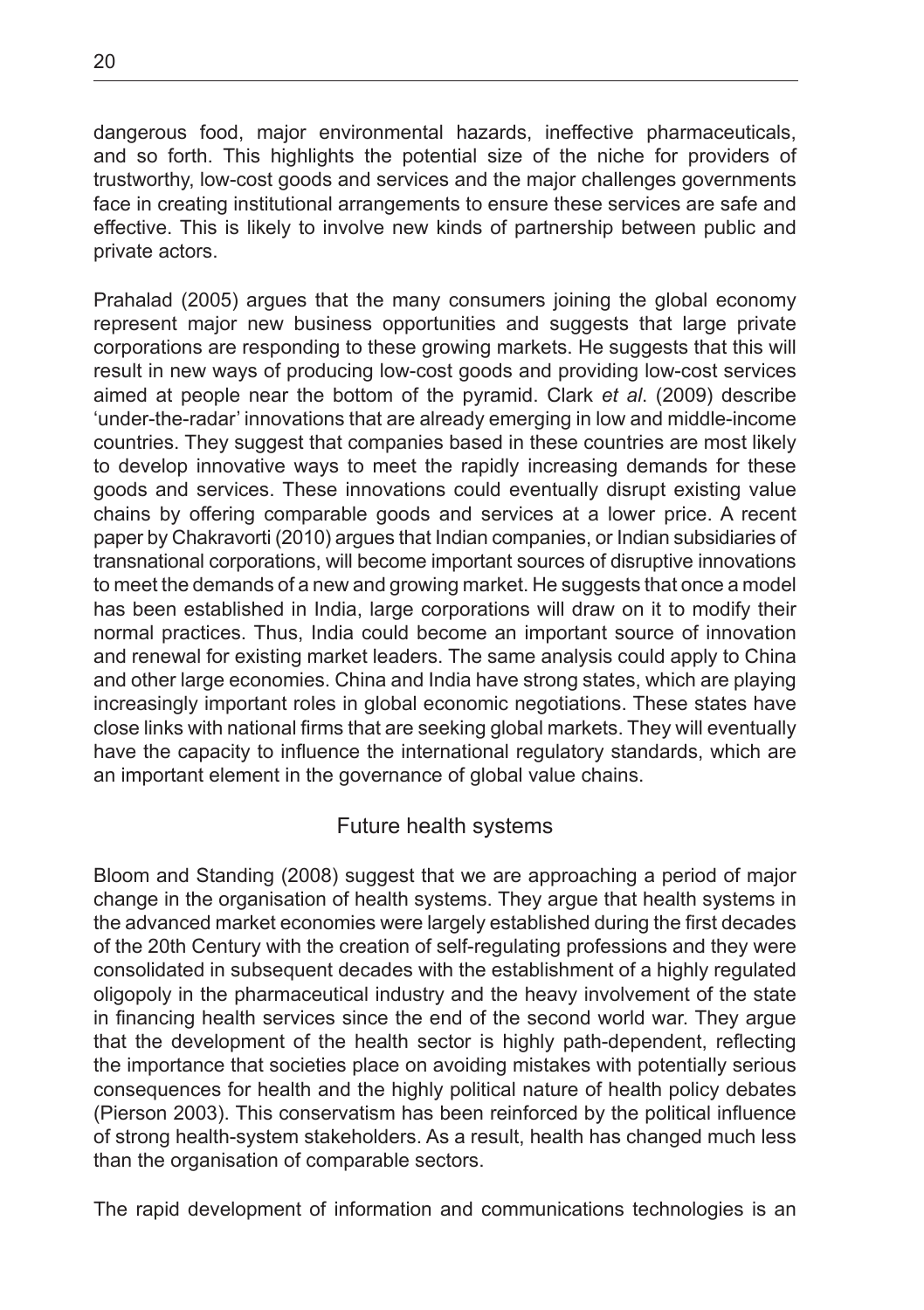important potential source of disruption to health systems. Lucas (2009) highlights three areas of impact on the health sector: (i) the use of mobile telephones and other communications media to provide access to expert advice and influencing messages for health service providers and the general public; (ii) the use of information technology to strengthen the management of health services through its use in basic accounting and billing and as a means of monitoring the quality of service in terms of guidelines for diagnosis and treatment; and (iii) the development of sources of expert medical knowledge, which individuals can access directly. Each of these developments creates a capacity to disrupt existing ways of organising health systems. Other technologies with the potential to change the organisation of health services include low-cost diagnostics and the increasing availability of low-cost generic drugs outside the intellectual property regime. Taken together they open up possibilities for new ways of organising the provision of inexpensive, safe, and effective services. Another factor contributing to this possibility is the existence of a large body of knowledge that has made it possible to create expert systems which could provide guidance on the treatment of a large number of health problems.

Several recent papers explore the potential role of disruptive technologies in the health sector of the advanced market economies (Hwang 2009; Hwang and Christensen 2008; Pauly 2008; Smith 2007). They argue that it is now possible to employ a rules-based approach towards diagnosing and managing illnesses, which no longer relies on the expensive expert knowledge and judgment of physicians for a large proportion of cases. As a result, less skilled, less expensive personnel can take over tasks previously done by physicians, and certain conditions can be swiftly and cheaply dealt with in walk-in clinics (Halford *et al*. 2010). Christensen, who is a diabetic, argues that people can increasingly manage their own chronic illness, with easy access to inexpensive diagnostic tests (Smith 2007). The intern*et al*so opens up alternative possibilities for people to gain access to 'expert' advice at a growing number of websites. Some online pharmacies, which began by offering cut-price pharmaceuticals, now also provide advice (Arrunada 2003). There are a number of internet sites at which people with a particular health problem can share experiences and gain access to expert advice. It is possible to imagine a wide variety of alternatives to the present arrangements for organising access to expert knowledge and inexpensive drugs and other specialised goods and reducing the possibilities of opportunistic behaviour arising from asymmetric possession of expertise (Bloom *et al*. 2008).

Despite the availability of new and less expensive ways to provide access to effective treatment, Lee and Lansky (2008) warn that resistance by stakeholders and a myriad of complex regulations and payment mechanisms may preserve existing arrangements for a very long time in the United States. This supports the suggestion that organisational innovations are more likely to occur where there is less resistance to change (Bloom and Standing 2008). A recent study of innovations in health delivery undertaken by McKinsey for the World Economic Forum found that some of the most important innovations were in developing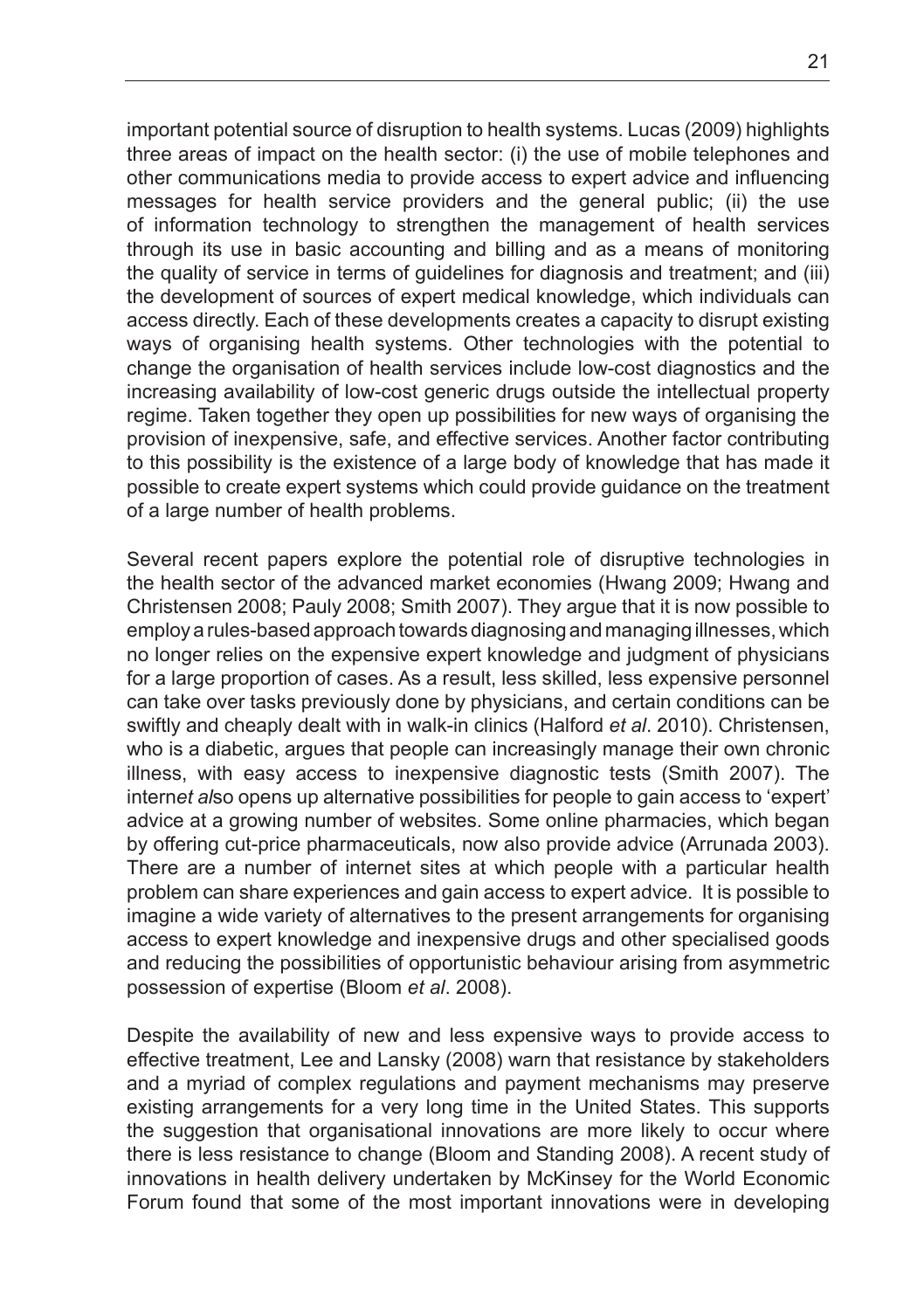markets (Ehrbeck *et al*. 2010). The authors suggested that this reflected both the urgency of demand for improvements and the lack of institutional constraints. A recent paper by Biswas *et al*. (2009) about India, uses the notion of disruptive innovation to explore how the spread of mobile telephones and increasing access to the internet is transforming how people get access to information and creating possibilities for them to manage their own health problems. They are less clear about which kinds of organisations, in terms of ownership and governance, are likely to move into this niche.

The rapid spread of unorganised markets is a sign of instability in healthrelated value chains. Although it has substantially increased the availability of pharmaceuticals in many parts of the world, it has created problems: access is only for those who can afford to pay, the quality of pharmaceuticals is variable, and the advice on how to use these products is often poor. The sources of advice include unqualified practitioners, commercial advertising, advocacy material, as well as formal health workers. Much of the use of these products has not provided health benefits and has encouraged the emergence of organisms resistant to anti-microbial and anti-viral products. The recent 'discovery' of the existence of high levels (and growing prevalence) of chronic non-communicable diseases and mental illness in many low and middle-income countries has both uncovered a new unmet need and identified very large potential new markets for a wide variety of products.

The demand for effective treatment of common illnesses is stimulating a variety of organisational innovations, some of which are likely to become important models for organising the health sector. These include new types of service delivery organisation that provide cost-effective treatment (Bhattacharya *et al*. 2008), the spread of retail pharmacy chains to ensure the quality of products and provide advice based on expert systems (Lowe and Montagu 2009) and the use of mobile telephones, the internet, or other knowledge intermediaries to provide expert advice and, perhaps, also supply pharmaceuticals. The decreasing cost of getting access to the internet through mobile telephones and other devices is creating big opportunities for organisations with a variety of motivations to inform and influence large numbers of people (Aker and Mbiti 2010; Cranston and Davies 2009). It is difficult to predict how quickly these new types of organisation might spread, although the rapid take-up of mobile telephone banking is an indicator of the rapidity with which new applications can become established.

There is also evidence of new kinds of organised social response to the negative consequences of unorganised markets based on localities or on a shared health problem. An example of the former is community-led total sanitation which builds village consensus on basic standards for the disposal of human wastes and encourages all households to build and maintain a toilet. Chambers (2009) describes the spread of this movement from village to village motivated largely by a form of village-level civic pride. An example of the latter is MoPoTsyo, a Cambodian NGO that organises people with diabetes for mutual support. It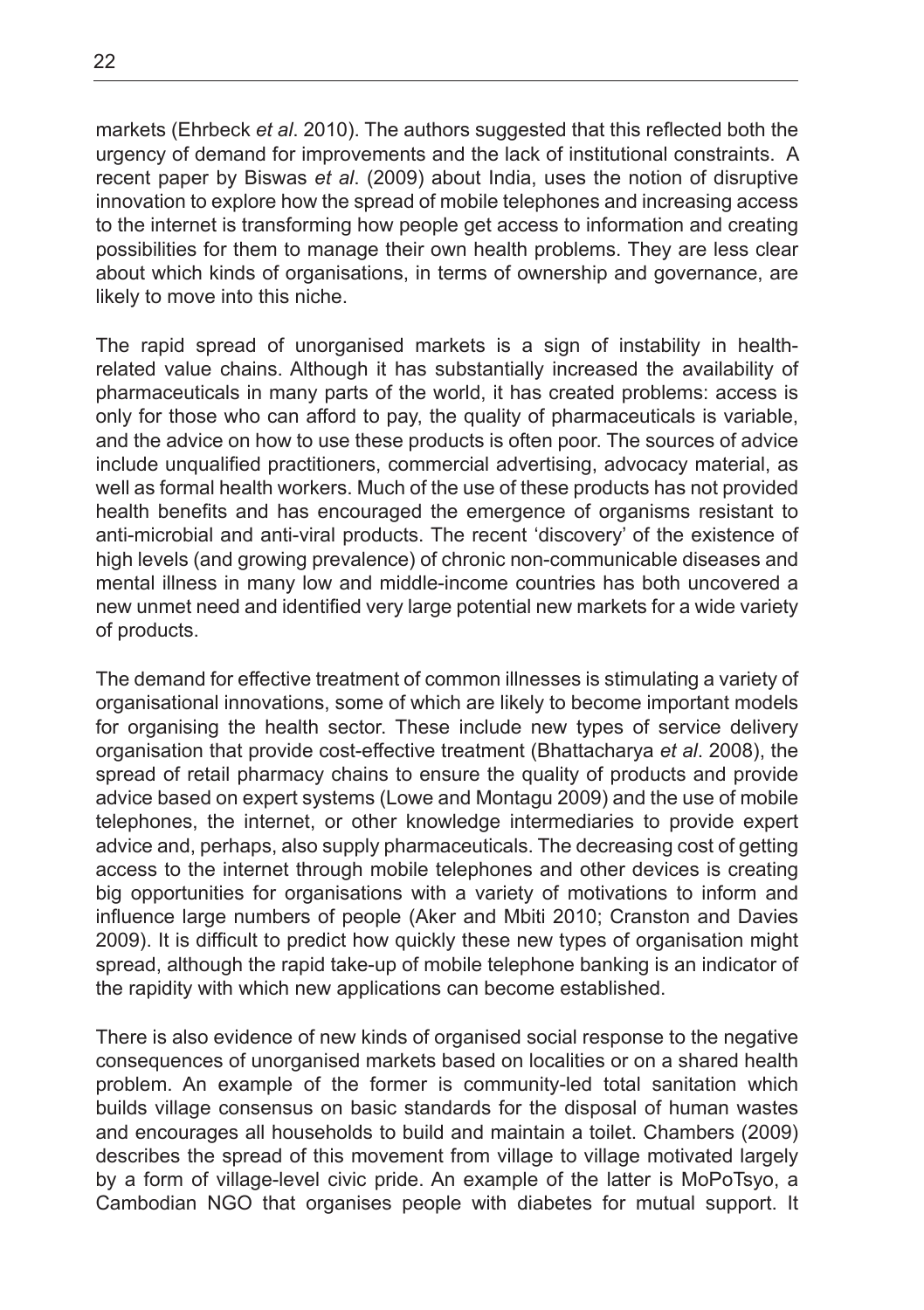relies on people with diabetes to play a key role in identifying others with the disease, using a simple dipstick technology, and organising meetings to help people manage their diet and medications and consult a doctor when necessary. These organisations are blazing a trail for quite new ways for people with chronic diseases to manage many of their problems as 'expert patients', while seeking support from health service providers.

One can envisage different combinations of the above organisational models, approaches for building and maintaining a reputation for trustworthiness and forms of ownership, which will have different consequences for both the safety and cost-effectiveness of services and the access to effective services by the poor. One undesirable possibility is an arrangement that enables companies with a financial interest to encourage high levels of pharmaceutical use. Alternatively, one can envisage a health sector that provides access to trustworthy medical advice through a variety of knowledge intermediaries and has health facilities known for quality and affordability. Actions by governments and other social organisations will strongly influence the pathways of development. For example, the advanced market economies have created legal barriers to the integration of companies that produce pharmaceuticals, distribute them and provide advice on which products to use. The many possibilities that the spread of information technologies creates for new kinds of knowledge intermediary and new forms of financial relationship between companies involved in the health sector pose regulatory challenges for governments. Their responses to these challenges will strongly influence the direction of organisational innovations in the health sector, the implications for the distribution of benefits, and the degree to which diverse responses to health challenges are possible.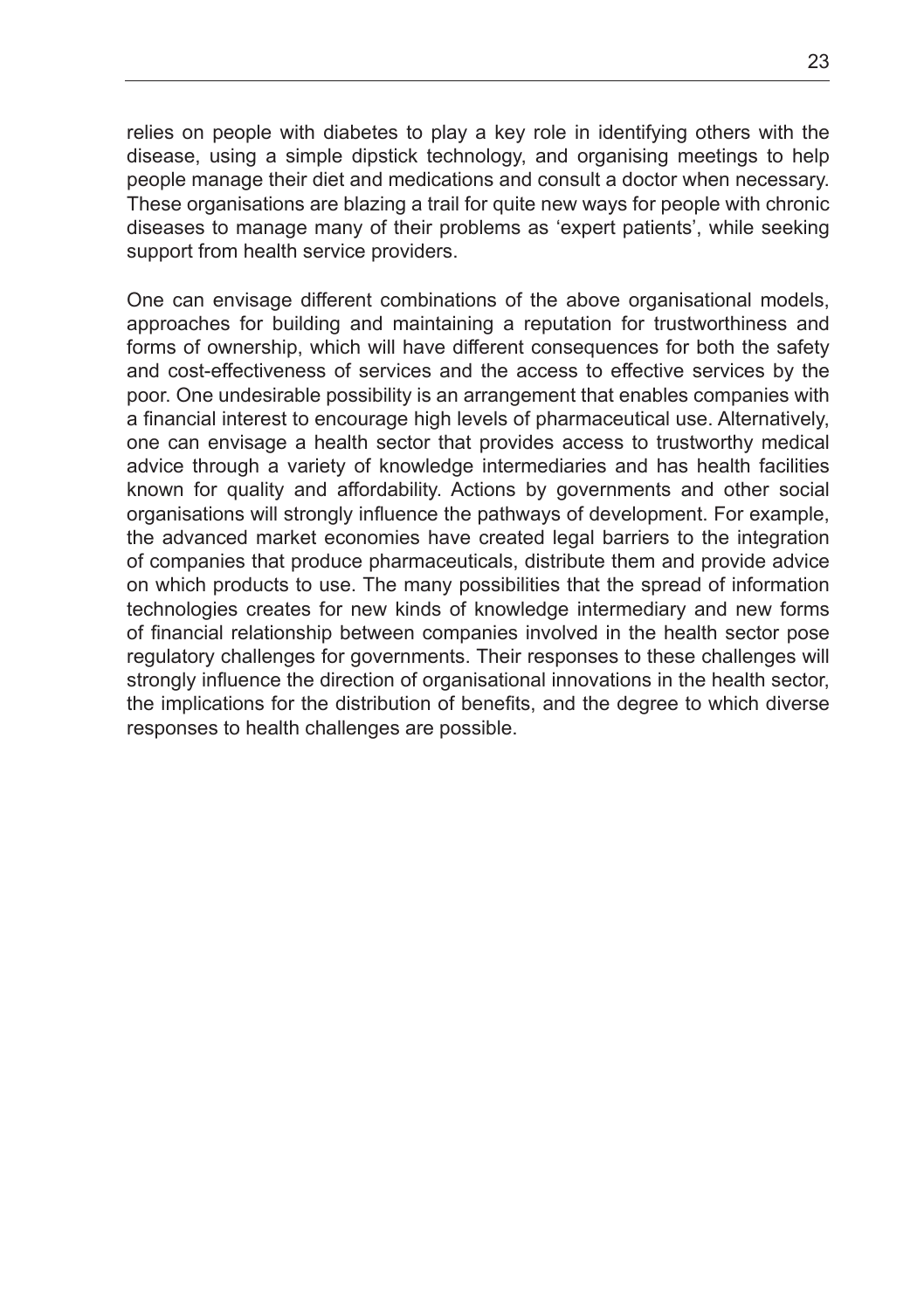#### **5. Pathways to universal access**

This section discusses the implications of the analysis of the different narratives of 'scaling up' and 'diffusing organisational innovations' for strategies to achieve the goal of universal access to safe and effective health services. This goal provides a useful starting point because it reflects a broad consensus on the right of access to health care. This consensus breaks down in the face of questions about (i) the services to which the goal refers; (ii) the agencies responsible for financing the services; and (iii) the complementary actions governments and other agencies need to take with regard to services that government does not finance. The answers to these questions will be strongly influenced by the way decision-makers understand the challenge of increasing access.

The experience of many countries with the creation and management of an effective health system has led to a broad consensus on the kinds of organisation required (Frenk 2010; WHO 2009a). They include social finance of a substantial proportion of health care costs and mechanisms to ensure that health services are safe, effective and affordable. These organisations perform well when embedded in institutional arrangements that build and support trust between actors, since it is difficult to convince people to pay money into a fund against which they might make a claim in the future or believe in the competence and ethical standards of health workers in the absence of trust (Bloom *et al*. 2008; Gilson 2005). An important element of these institutional arrangements is a government that is seen to be responsible to the population and is capable of exercising its powers effectively, in partnership with other actors.

The construction of a shared vision of the future plays an important role in the creation of institutional arrangements for health that have political legitimacy. This vision must arise from local processes, even if it draws on models from abroad. International narratives of taking health-system improvements to scale sometimes conflate a vision of a future global health system with the process of transforming the present situation. Health systems in the advanced market economies have pursued quite different pathways towards high levels of access. Religious or philanthropic organisations played an important role in raising health finance and organising service provision in some countries and private practitioners were very important in others. The relationships between actors changed as the government took increasing responsibility for ensuring high levels of access to services, but the historical legacies have been preserved in the incorporation of general practitioners as independent contractors to the British National Health Service and the continuing role of church-owned hospitals in many countries. It is wise to keep these different pathways in mind in assessing the options that low and middle-income countries have. It is also important to recognise that the choice of one option may preclude other potential pathways with differing implications for the quality and cost of services and the distribution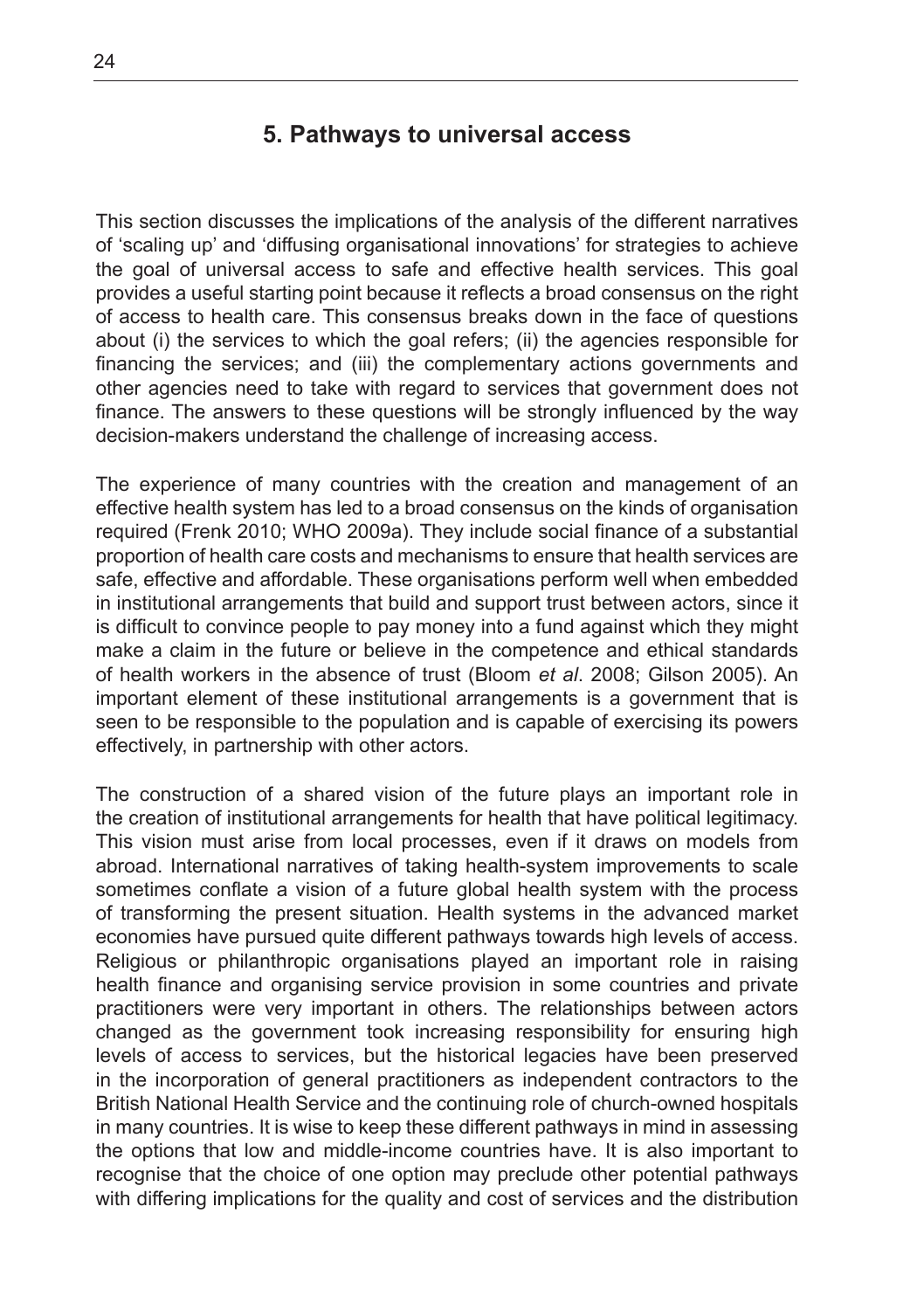of benefits between stakeholder groups.

One factor that is contributing to a global vision of the organisation of a future health system is the understanding of the health sector as a stable system, in which a number of actors interact in a predictable manner (Frenk 2010). This reflects the complex institutional arrangements that have evolved over the years in many advanced market economies (Bloom *et al*. 2008). The health systems in these countries involve a wide variety of private and public actors, which operate in a predictable manner. There is a substantial body of knowledge on the performance of health systems, which has made it possible to construct models that predict their response to different interventions. Some scaling up narratives imply that these systems will gradually spread globally. This contradicts the experiences of institution-building in many low-income countries. In addition, there are growing signs that a variety of factors are challenging the stability of health systems in the advanced market economies (see previous section).

There is little systematic knowledge about how societies create complex institutions (Chang 2007; Fukuyama 2005). A recent review by the World Bank found that the detailed design of an intervention in a low-income country had much less influence on the outcome of a health-system development programme than the way it was implemented (Peters *et al*. 2009). The construction and subsequent decay of government-owned and managed health systems, the emergence of organised and unorganised markets for a wide variety of health-related goods and services, and the increasing availability of health-related information through a variety of media has created a complex situation in which the factors that influence the performance of different actors are poorly understood (Bloom and Standing 2008). This makes it particularly challenging to build agreement on roles and responsibilities and the appropriate institutional arrangements to support them.

There is a tension between 'blue-print' narratives of scaling up and organisational innovation and 'bottom-up' approaches that emphasise local contexts and local innovation. The former have the advantage of speed, but they have limitations in terms of responsiveness to local needs and the influence of the institutional context on the performance of an organisation. The latter can lead to an overemphasis on getting a particular organisation right while neglecting the need to spread learning and support large-scale organisational change. Peters *et al*. (2009) propose an iterative approach for translating local experiences and local learning into improved management systems. This would mean that organisations involved in managing national and international funds, creating large organisational innovations, and accounting for these funds would have to work closely with managers of local organisations to learn what does and does not work well and incorporate this learning into improved management systems.

The locus of innovation is moving away from big organisations in a few advanced market economies. A large proportion of health-care transactions take place in unorganised markets, with deleterious consequences for the people who pay a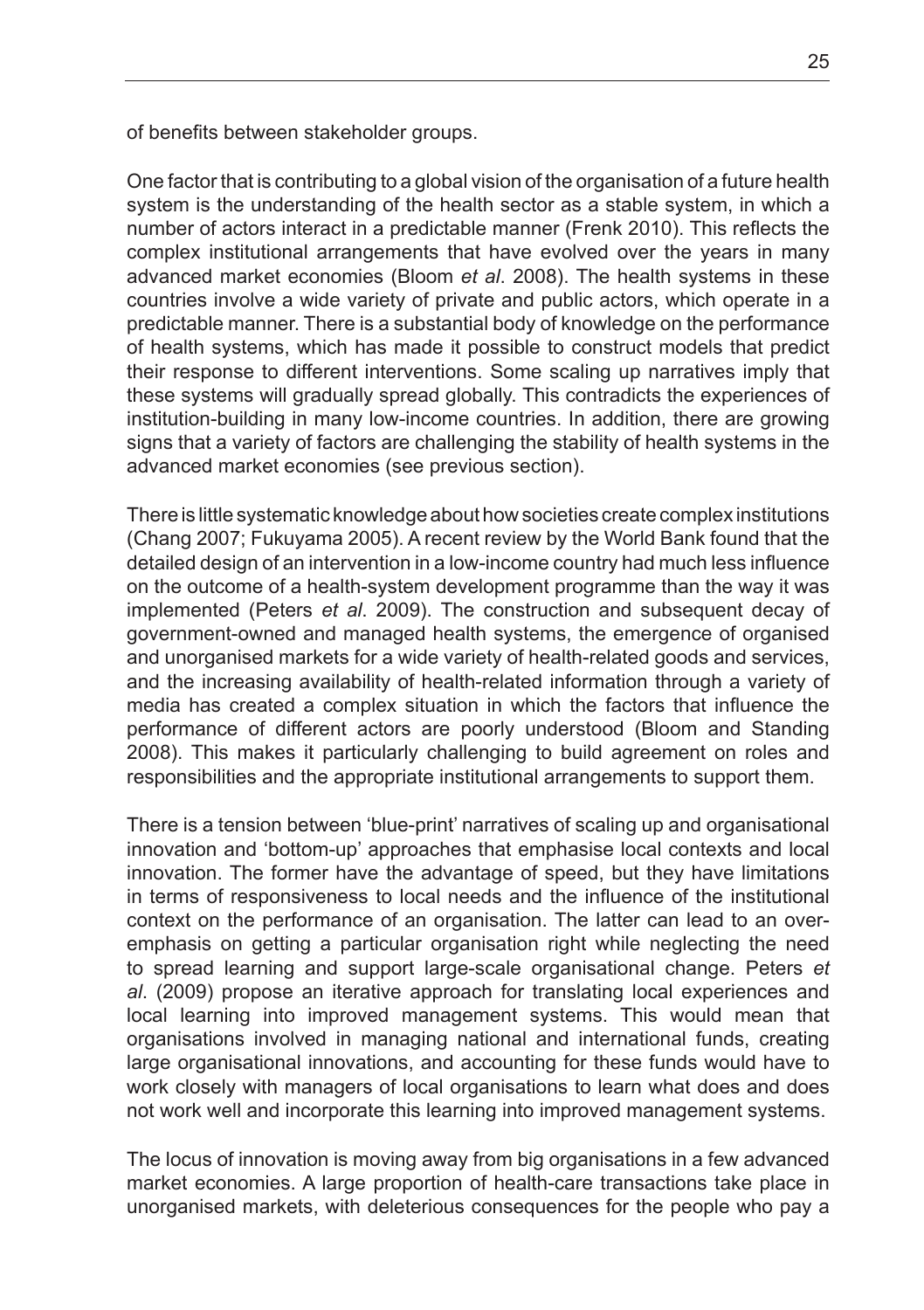lot of money for dangerous and ineffective health care. This is creating a demand for action and the most effective responses are likely to emerge close to where the affected people live (Prahalad 2005; Clark *et al*. 2009). It is impossible to predict the relative roles of new kinds of public health services and new kinds of private (for-profit or not-for-profit) organisations in providing low-cost and effective services. In any case, governments need to play an important role in guiding the development of a rapidly growing health system and ensuring that it performs well. The construction of appropriate institutional arrangements to bring order to unorganised markets is a complex process and it is important to establish mechanisms that support rapid learning by all stakeholders about what works well and what does not.

One factor that has encouraged the spread of health markets and the emergence of complex health systems has been the unwillingness or inability of the state in many low-income countries to establish and enforce rules-based systems that take into account the interests of the population. This poses special challenges to which effective responses are likely to involve partnerships between government, civil-society groups, private companies and so forth to (i) regulate the most dangerous practices, (ii) finance and organise high priority health services, and (iii) ensure that people have access to information and advice to manage their health problems better and become informed consumers and citizens.

The rapid spread of information and communications technologies is creating new opportunities and challenges for health-system development. It is too soon to assess the degree to which it will disrupt current ways of organising health services. However, there are enough indications of its potential impact to merit efforts to monitor the emergence of important innovations and to begin a process of mutual learning about the potential regulatory challenges.

The management of big improvements in the performance of complex health systems is a difficult task. Since it is impossible to predict the outcome of an intervention it is important to ensure rapid learning about what works and what does not and monitor for potentially damaging outcomes (Peters *et al*. 2009). Lagomarsino *et al*. (2008) outline a stewardship role for government in building partnerships to improve the performance and regulate the private sector. We take this further to suggest that the leadership of health-system change also involves support for the co-construction by key stakeholders of institutions that embody new understandings of the roles and responsibilities of different actors and of the norms and behavioural expectations that underpin these understandings (Bloom and Standing 2008; Bloom *et al*. 2009). These institutional arrangements are essential for the effective performance of a sector that relies heavily on trustbased relationships between actors. The way that common understandings are built and conflicts of interest are negotiated will strongly influence the pathways of health-system development.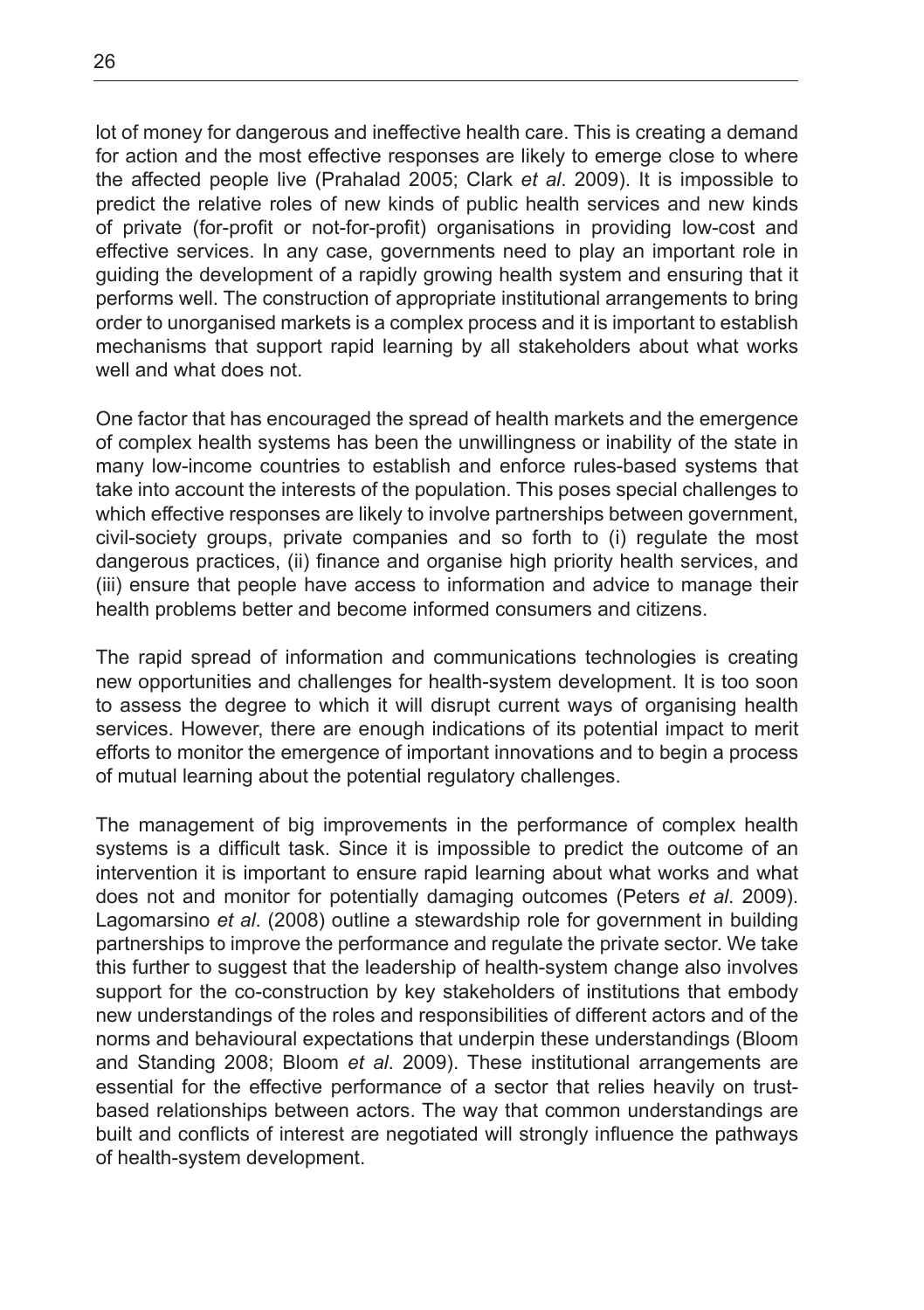#### **References**

- Aker, J. and Mbiti, I. (2010) *Mobile Phones and Economic Development in Africa*, Centre for Global Development Working Paper 211, Washington: CGD
- Arbor, A. (2009) 'Priorities for Supporting Successful Scaling up of Health Innovations: Summary Recommendations of a Meeting', ExpandNet/WHO, available at http://www.expandnet.net/PDFs/ExpandNet-WHO%20Scaling% 20Up%20Meeting%20Priorities%20FINAL.pdf, accessed 13 October 2010
- Arrunada, B. (2003) 'Quality Safeguards and Regulation of Online Pharmacies', *Health Economics* 13: 329-344
- Atun, R. and Sheridan, D. (2007) 'Innovation in Health Care: The Engine of Technological Advances'*, International Journal of Innovation Management*  $11(2):v-x$
- Atun, R., de Jongh, T., Secci, F., Ohiri, K. and Adeyi, O. (2010) 'Integration of Targeted Health Interventions into Health Systems: a Conceptual Framework for Analysis', *Health Policy and Planning* 25: 104-111
- Austin, J., Stevenson, H. and Wei-Skillern, J. (2006) 'Social and Commercial Entrepreneurship; Same, Different or Both?' *Entrepreneurship Theory and Practice* 30(1): 1-22
- Bell, M. (2009) *Innovation Capabilities and Directions of Development*, STEPS Working Paper 33, Brighton: STEPS Centre
- Bhattacharyya, O., McGahan, A., Dunne, D., Singer, P. and Daar, A. (2008) *Innovative Health Service Delivery Models for Low and Middle-Income Countries,* Technical Partner Paper 5, Washington: Results for Development
- Bhuiya, A. (2009) *Health for the Rural Masses,* Dhaka: ICDDR,B
- Binswanger H. (2000) 'Scaling up HIV/AIDS Programs to National Coverage', *Science* 288: 2173–6
- Binswanger, H. and Atyar, S. (2003) 'Scaling Up Community-Driven Development: Theoretical Underpinnings and Program Design Implications', draft report, Washington: World Bank
- Biswas, R., Joshi, M., Joshi, R., Kaufman, T., Peterson, C., Sturmberg, J.P., Maitra, A. and Martin, C.M. (2009) 'Revitalizing Primary Health Care and Family Medicine/Primary Care in India – Disruptive Innovation?' *Journal of Evaluation in Clinical Practice* 15:873–880
- Bloom, G., Champion, C., Lucas, H., Peters, D. and Standing, H. (2009) *Making Health Markets Work Better for Poor People: Improving Provider Performance,* Future Health Systems Working Paper No. 6
- Bloom, G. and Standing, H. (2008) 'Future Health Systems: Why Future? Why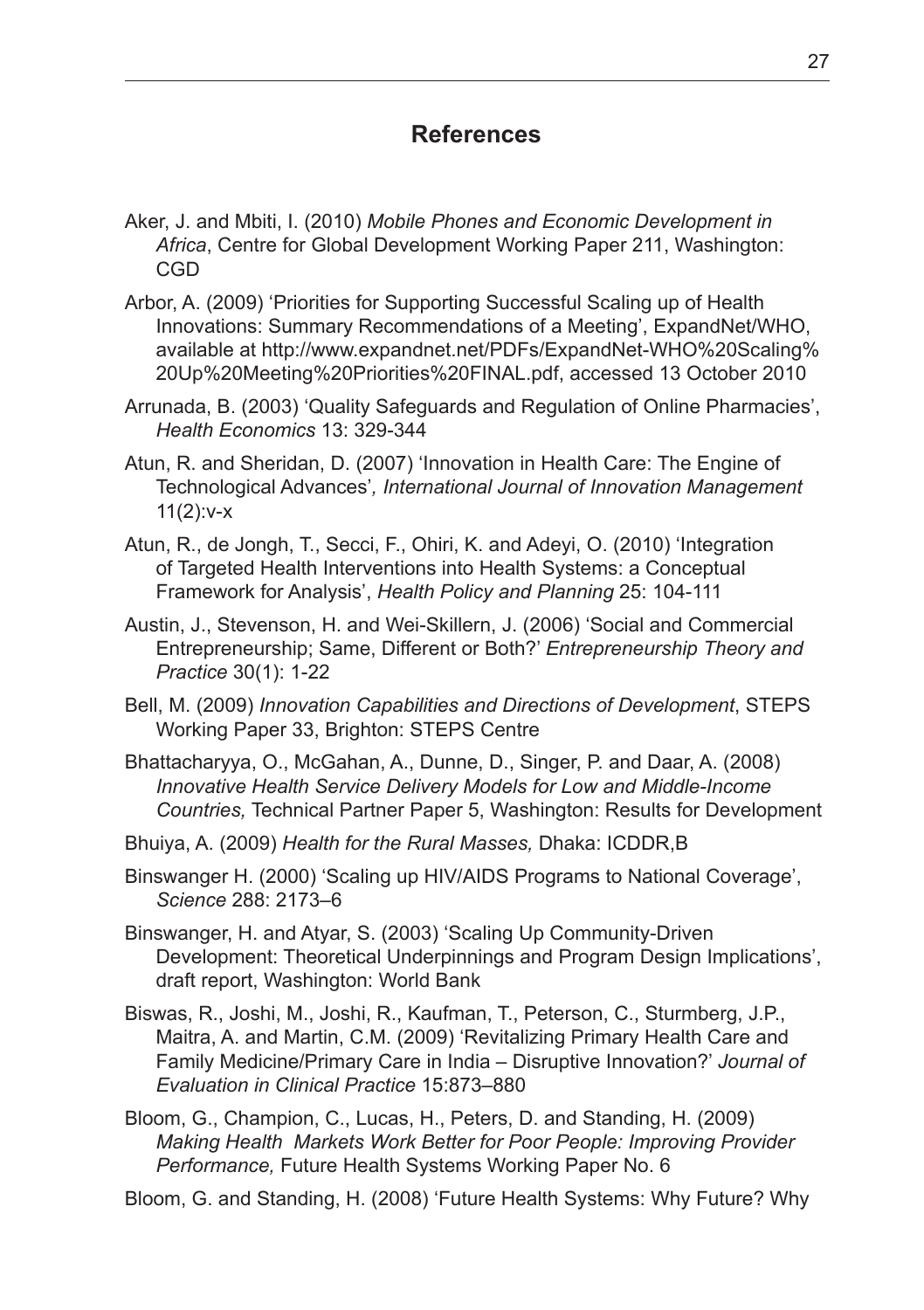Now?' *Social Science and Medicine* 66(10): 2067-75

- Bloom, G. Standing, H. and Lloyd, R. (2008) 'Markets, Information Asymmetry and Health Care: Towards New Social Contracts' *Social Science and Medicine* 66(10): 2076-2087
- Chabal, P. (2009) Africa: *The Politics of Suffering and Smiling*, London: Zed **Books**
- Chakravorti, B. (2010) 'Of Gods and Small Things: Closing the Gap in Corporate Entrepreneurship' in Bagchi *et al*. (eds) *Business Standard Limited: India 2010,* New Delhi: Business Standard Books
- Chambers, R. (2009) *Going to Scale with Community Led Total Sanitation: Reflections on Experience, Issues and Ways Forward,* IDS Practice Paper No.1, Brighton: Institute of Development Studies
- Champion, C., Dry, S. and Bloom, G. (2009) *Innovations to improve provider performance,* Future Health Systems Working Paper No. 8
- Chang, H. (2007) *Institutional Change and Economic Development,* London: Anthem Press
- Chimzizi, R., Harries, A.D., Gausi, F., Golombe, C., Manda, E., Khonyongwa, A., Salaniponi, F.M., Libamba, E., Schouten, E.J., Mwansambo, A., Mpazanje, R. (2005) 'Scaling Up HIV/AIDS and Joint HIV-TB Services in Malawi', *International Journal of Tuberculosis and Lung Disease* 9: 582–4
- Christensen, C.M. and Overdorf, M. (2000) 'Meeting the Challenge of Disruptive Change', *Harvard Business Review,* March-April issue
- Christensen, C.M., Baumann, H., Ruggles, R. and Sadtler, T.M. (2006) 'Disruptive Innovation for Social Change', *Harvard Business Review,*  December issue
- Clark, N., Chataway, J., Hanlin, R., Kale, D., Kaplinsky, R., and Robbins, Muraguri, L., Papaioannou, T., Robbins, P, and Wamae, W. (2009) *Below the Radar: What Does Innovation in the Asian Driver Economies Have to Offer other Low Income Economies?* Innogen Working Paper No 69, Milton Keynes: Open University
- Cranston, P. and Davies, T. (2009) *Future Connect: A Review of Social Networking Today, Tomorrow and Beyond and the Challenges for AIDS Communicators,* South Orange, New Jersey: Communication for Social Change Consortium
- Constantinides, P. and Barrett, M. (2006) 'Large-Scale ICT Innovation, Power, and Organizational Change: The Case of a Regional Health Information Network', *Journal of Applied Behavioral Science,* 42(1): 76-90
- Conway, G. and Waage, J. (2010) *Science and Innovation for Development,* London: UK Collaborative on Development Sciences

Cooley, L. and Kohl, R. (2006) *Scaling Up - From Vision to Large-scale Change:*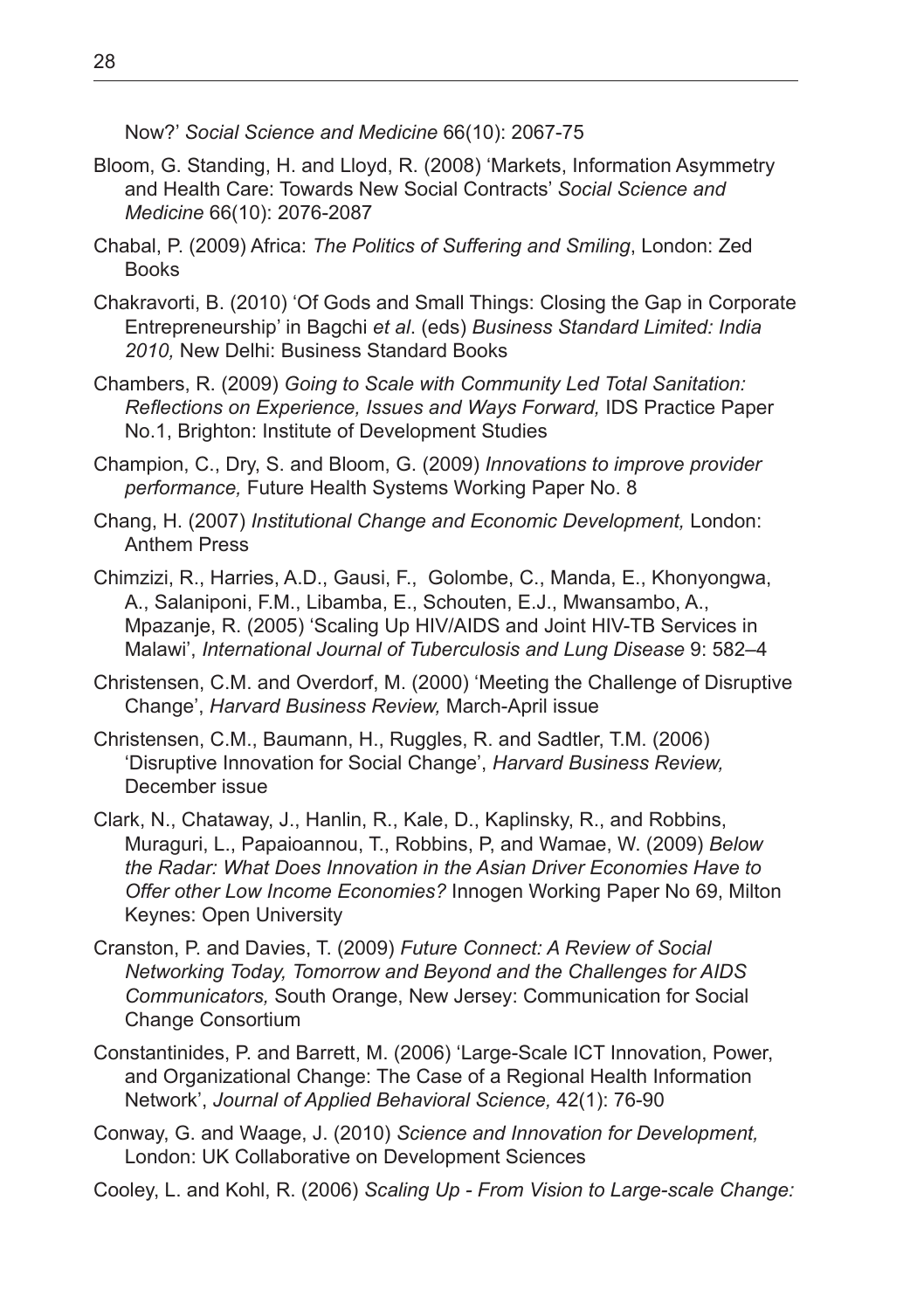*A Management Framework for Practitioners,* Washington: Management Systems International

- Damschroder, L., Aron, D., Keith, R., Kirsh, S., Alexander, J. and Lowery, J. (2009) 'Fostering Implementation of Health System Research Findings into Practice: a Consolidated Framework for Advancing Implementation Science', *Implementation Science* 4: 50
- Deak, A., (2008) *Taking Community-Led Total Sanitation to Scale: Movement, Spread and Adaptation,* IDS Working Paper 298, Brighton: Institute of Development Studies
- DeJong, J. (2001) *A Question of Scale? The Challenge of Expanding the Impact of Non-Governmental Organisations' HIV/AIDS Efforts in Developing Countries,* New York: The Population Council Inc.
- Díaz, J., Simmons, R., Díaz, M., Cabral, F., Chinaglia, M. (2007) 'Scaling Up Family Planning Service Innovations in Brazil: The Influence of Politics and Decentralization', in R. Simmons, P. Fajans and L. Ghiron (eds) *Scaling Up Health Service Delivery: From Pilot Innovations to Policies and Programmes,* Geneva: WHO

Duffield, M. (2001) *Global Governance and the New Wars*, London: Zed Books

- Elliot, D., Gibson, A. and Hitchins, R. (2008) 'Making Markets Work for the Poor: Rationale and Practice', *Enterprise Development and Microfinance* 19(2): 101-119
- Ehrbeck, T., Henke, N. and Kibasi, T. (2010) 'The Emerging Market in Health Care Innovation', *McKinsey Quarterly,* May 2010
- Frenk, J. (2010) 'The Global Health System: Strengthening National Health Systems as a Next Step for Global Progress'. *PLoS Medicine* 7(1): e1000089, Doi:10.1371/journal.pmed.1000089
- Frost, L. and Reich, M. (2008) *How do Health Technologies Get to Poor People in Poor Countries,* Boston: Harvard Centre for Population and Development **Studies**
- Fukuyama, F. (2005) *State Building; Governance and World Order in the Twenty-First Century,* London: Profile Books
- Gardner, C., Acharya, T. and Yach, D. (2007) 'Technological and Social Innovation: A Unifying New Paradigm for Global Health', *Health Affairs* 26: 1052-1061
- Geels, F. (2004) 'From Sectoral Systems of Innovation to Socio-Technical Systems: Insights about Dynamics and Change from Sociology and Institutional Theory', *Research Policy* 33:897-920
- Gereffi, G. (1994) 'The Organization of Buyer-Driven Global Commodity Chains: How U. S. Retailers Shape Overseas Production Networks', in G. Gereffi and M. Korzeniewicz (eds), *Commodity Chains and Global Capitalism,*  London: Praeger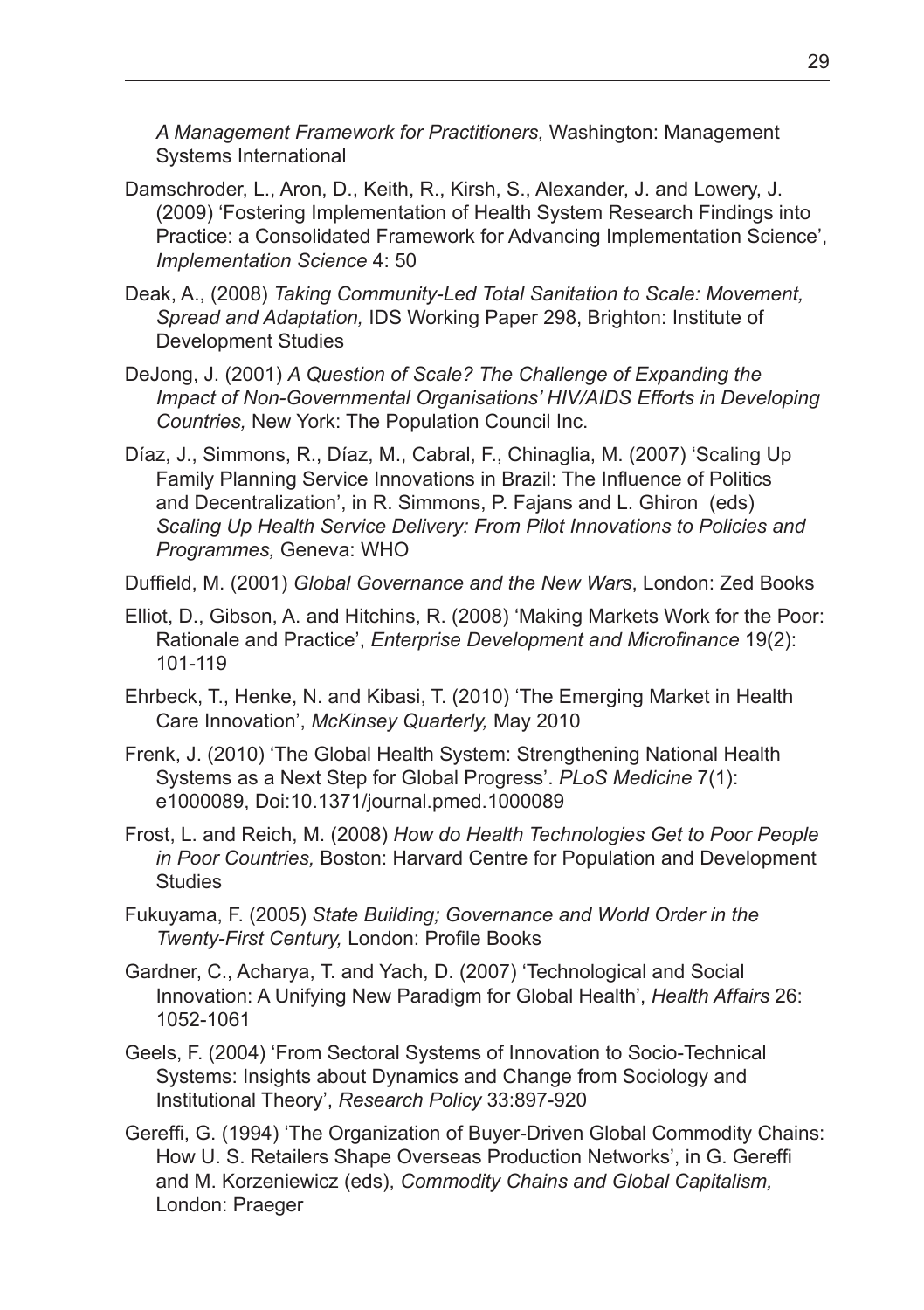- Gilson, L. (2005) 'Trust and the Development of Health Care as a Social Institution', *Social Science and Medicine* 56(7): 1453-1468
- Global Fund (2009) *Scaling up for Impact: Results Report, Annual Progress Report,* Geneva: Global Fund
- Greeley, M. (2006) *Microfinance Impact and the MDGs: The Challenge of Scaling-Up,* IDS Working Paper 255, Brighton: Institute of Development Studies.
- Greenhalgh, T., Robert, G., Macfarlane, F., Bate, P. and Kyriakidou, O. (2004) 'Diffusion of Innovations in Service Organisations: Systematic Review and Recommendations', *Millbank Quarterly* 82(4): 581-629
- Halford, S., Lotherington, A., Obstfelder, A. and Dyb, K. (2010) 'Getting the Whole Picture? New Information and Communication Technologies in Healthcare Work and Organization', *Information, Communication and Society* 13(3): 442-465
- Harries A.D., Schouten E.J., Libamba E. (2006) 'Scaling Up Antiretroviral Treatment in Resource-Poor Settings', *The Lancet* 367: 1870–2
- Humphrey, J. and H. Schmitz, (2001) 'Governance in Global Value Chains', in G.Gereffi and R. Kaplinsky (eds), IDS Bulletin Special Issue on The Value of Value Chains, 32(3):19-29
- Hwang, J. and Christensen, C. (2008) 'Disruptive Innovation In Health Care Delivery: A Framework For Business-Model Innovation', *Health Affairs* 27 (5):1329-1335
- Hwang, J. (2009) 'Keynote Address—The Innovator's Prescription an Examination of the Future of Health Care through the Lenses of Disruptive Innovation', *Arch Pathol Lab Med,* 133: 513-520
- International HIV/AIDS Alliance (2001) 'Expanding Community Action on HIV/AIDS: NGO/CBO Strategies for Scaling-Up' Report of the third year of the 'Community Lessons, Global Learning' collaboration between the International HIV/AIDS Alliance and Positive Action, GlaxoSmithKline, London
- Jamison, D., Breman, J., Measham, A., Alleyne, G., Claeson, M.,Evans, D., Jha, P., Mills, A., Musgrove, P. (2006) *Disease Control Priorities in Developing Countries,* New York: Oxford University Press
- Jha, P., Mills, A., Hanson, K., Kumaranayake, L., Conteh, L., Kurowski, C., Nguyen, S., Cruz,V., Ranson, K., Vaz, L., Yu, S., Morton, O., Sachs, J. (2002) 'Improving the Health of the Global Poor', *Science* vol. 295: 2036- 2039
- Kaplinsky, R. and Farooki, M. (2010) *What are the Implications for Global Value Chains When the Market Shifts from the North to the South?* Policy Research Working Paper 5205, Washington: World Bank
- Kaufman, J., Erli, Z., Zhenming, X. (2007) 'Quality of Care in China: From Pilot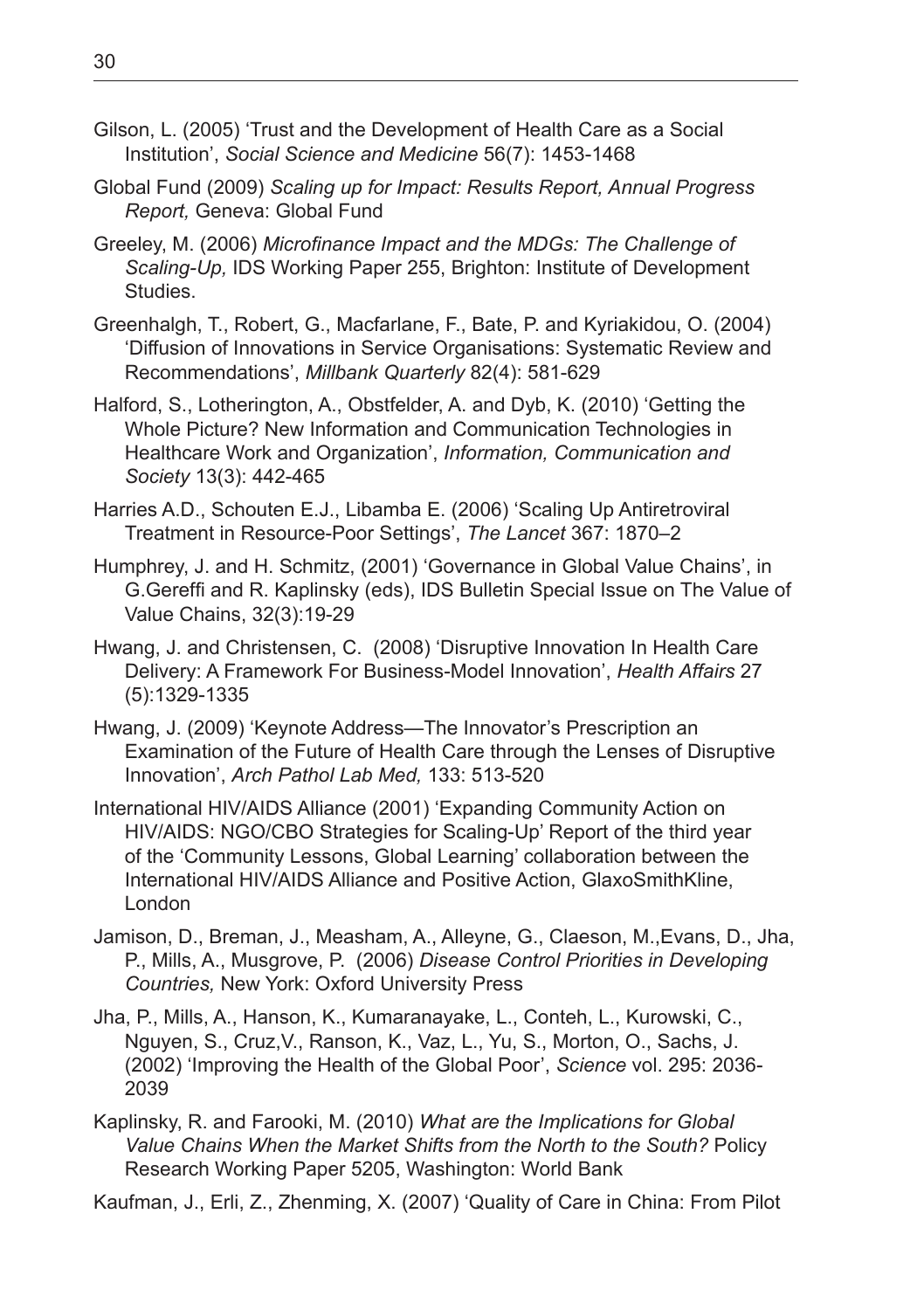Project to National Programme', in R. Simmons, P. Fajans and L. Ghiron (eds), *Scaling Up Health Service Delivery: From Pilot Innovations to Policies and Programmes,* Geneva, WHO

- Lagomarsino, G., Nachuk, S. and Kundra, S. (2008) *Public Stewardship of Private Providers in Mixed Health Systems: Synthesis Report from the Rockefeller Foundation-Sponsored Initiative on the Role of the Private Sector in Health Systems in Developing Countries,* Washington: Results for Development
- Lane, C. and Glassman, A. (2007) 'Bigger and Better? Scaling Up and Innovation in Health Aid', *Health Affairs* 26(4): 935-948
- Leach, M. and Scoones, I. (2006) *The Slow Race*, London: Demos
- Leach, M., Scoones, I. and Stirling, A. (2010) *Dynamic Sustainabilities: Linking Technology, Environment and Social Justice,* London: Earthscan
- Leadbeater, C. and Wilsdon, J. (2007) *The Atlas of Ideas: How Asian Innovation Can Benefit Us All*. London: Demos
- Lee, P.V., and Lansky, D. (2008) 'Making Space for Disruption: Putting Patients at the Center of Health Care', *Health Affairs,* 27(5):1345-1348
- Light, D. (2004) 'From Migrant Enclaves to Mainstream: Reconceptualizing Informal Economic Behaviour', *Theory and Society* 33: 705-737
- Lowe, R. and Montagu, D. (2009) 'Legislation, Regulation and Consolidation in the Retail Pharmacy Sector in Low-Income Countries', *Southern Medical Review* 2(2): 1-10
- Lu, C., Schneider, M., Gubbins, P., Leach-Kemon, K., Jamison, D. and Murray, C. (2010) 'Public Financing of Health in Developing Countries: A Cross-National Systematic Analysis', *The Lancet* DOI:10.1016/S0140- 6736(10)60233-4
- Lucas, H. (2009) *Provider Performance and Information and Communications Technologies,* Future Health Systems Working Paper No. 7
- Mackintosh, M. and Koivusalo, M. (2005) 'Health Systems and Commercialization: In Search of Good Sense' in M. Mackintosh, and M. Koivusalo (eds) *Commercialization of Health Care*, Basingstoke: Palgrave Macmillan
- Mackintosh, M. and Tibandebage, P. (2002) 'Inclusion by Design? Rethinking Health Care Market Regulation in the Tananian Context', *Journal of Development Studies* 39(1): 1-20
- Mangham, L. and Hanson, K., (2010) 'Scaling Up in International Health: What are the Key Issues?' *Health Policy and Planning* 25(2):85-96
- Mashelkar, R. (2005) 'Nation Building through Science and Technology: a Developing World Perspective', *Innovation Strategy Today* 1(1): 16-32
- Myers, R.G. (1984) 'Going to Scale', A paper prepared for UNICEF1 for the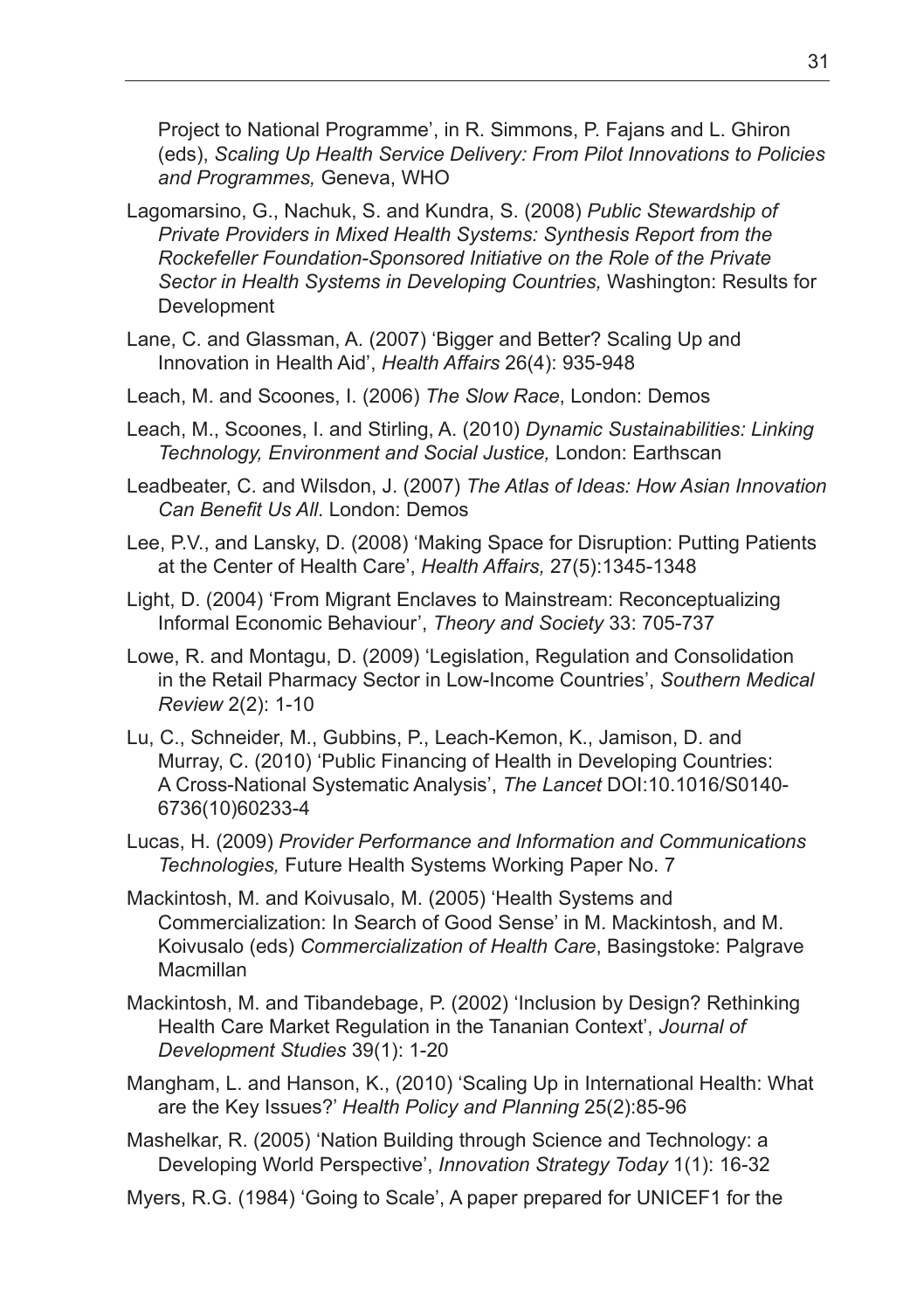Second Inter-Agency Meeting on Community-based Child Development, New York, October 29-31, 1984

- Nicholls, A. (2006) *Social Entrepreneurship: New Models of Sustainable Social Change,* Oxford: Oxford University Press
- Nyonator, F., Agyeman Badu Akosa, J., Awoonor-Williams, K., Phillips, J.F., Jones, T.C., (2007) 'Scaling Up Experimental Project Success with the Community-Based Health Planning and Services Initiative in Ghana', in R. Simmons, P. Fajans and L. Ghiron (eds), *Scaling Up Health Service Delivery: from Pilot Innovations to Policies and Programmes,* Geneva, WHO
- Oladepo, O., Salami, K., Adeoye, B.W., Oshiname, F., Ofi, B., Oladepo, M., Ogunbemi, O., Lawal, A., Brieger W.R., Bloom, G. and Peters, D.H. (2008) *Malaria Treatment and Policy in Three Regions in Nigeria: The Role of Patent Medicine Vendors,* Future Health Systems Working Paper No. 1
- Paina, L. and Peters, D. (2010) 'Pathways to Scaling Up Health Services in Complex Adaptive systems', unpublished paper, Johns Hopkins School of Public Health
- Pauly, M.V. (2008) 'We Aren't Quite as Good, But We Sure Are Cheap': Prospects for Disruptive Innovation in Medical Care and Insurance Markets', *Health Affairs,* 27(5): 1349-1352
- Peters, D., El-Saharty, S., Siadat, B., Janovsky, K. and Vujicic, M. (2009) *Improving Health Service Delivery in Developing Countries: From Evidence to Action,* Washington: World Bank
- Peters, D. and Muraleedharan, V. (2008) 'Regulating India's Health Services: To What End? What Future?' *Social Science and Medicine* 66(10): 2133-2144
- Phillips, J.F., Frank, K., Nyonator, F., Jones, T. C., Ravikumar, S. (2007) 'Evidence-Based Scaling up of Health and Family Planning Service Innovations in Bangladesh and Ghana', in R. Simmons, P. Fajans and L. Ghiron (eds), *Scaling Up Health Service Delivery: From Pilot Innovations to Policies and Programmes,* Geneva, WHO
- Pierson, P. (2003) *Politics in Time: History, Institutions, and Social Analysis, Princeton: Princeton University Press*
- Prahalad, C.K. (2005) *The Fortune at the Bottom of the Pyramid: Eradicating Poverty Through Profits,* Upper Saddle River N.J.: Pearson Education/ Wharton School Publications
- Pritchett, L. and Woolcock, M. (2004) 'Solutions When the Solution is the Problem: Arraying the Disarray in Development', *World Development* 32(2): 191-212
- Ravishankar, N., Gubbins, P., Cooley, R. Leach-Kemon, K., Michaud, C.M., Jamison, D.T. and Murray, C.J.L. (2009) 'Financing of Global Health: Tracking Development Assistance for Health from 1990 to 2007', *The Lancet*  373: 2113-24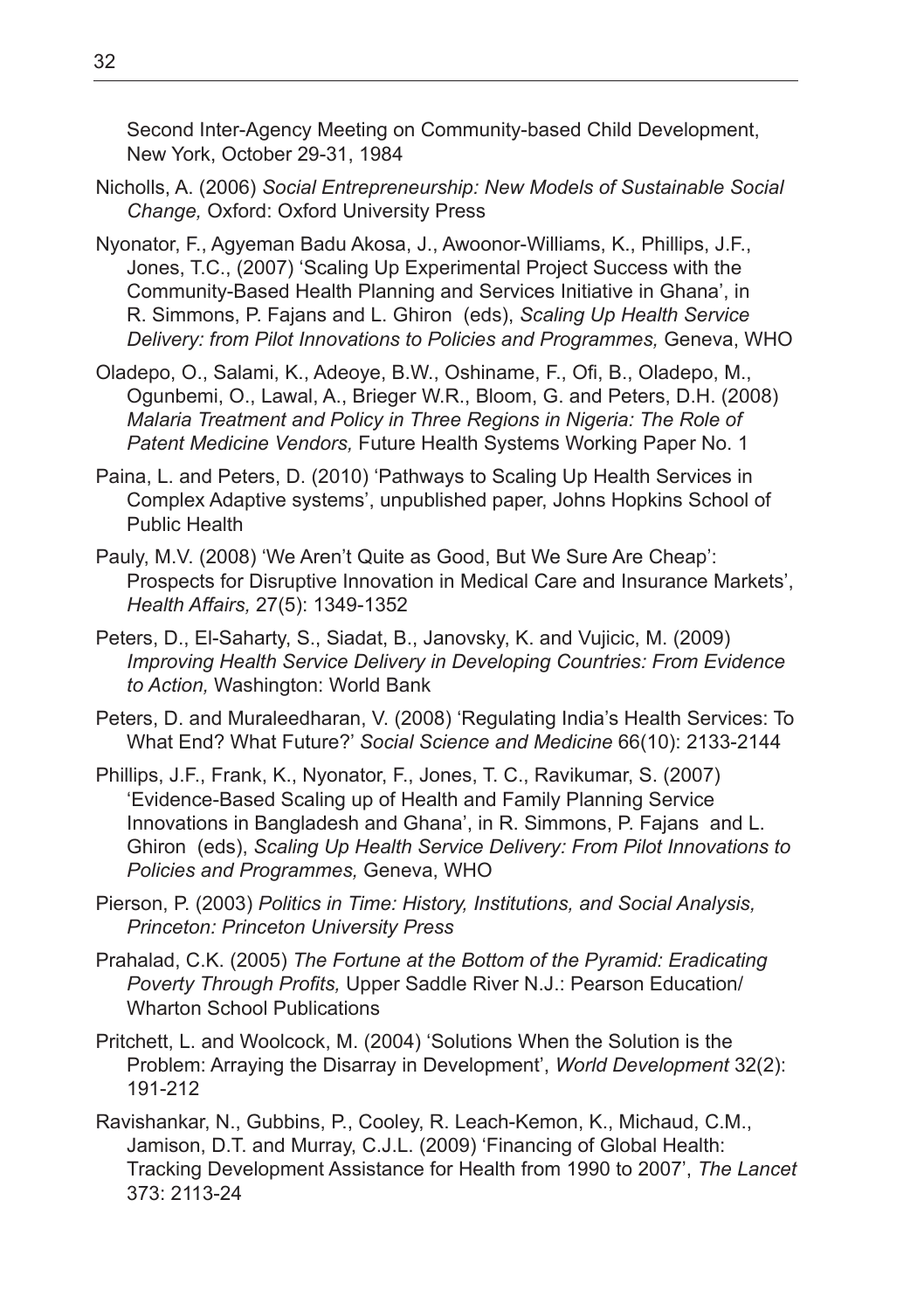- Simmons, R., Fajans, P. and Ghiron, L. (eds) (2007) *Scaling Up Health Service Delivery: From Pilot Innovations to Policies and Programmes,* Geneva: **WHO**
- Smith, M.D. (2007) 'Disruptive Innovation: Can Health Care Learn From Other Industries? A Conversation with Clayton M. Christensen', *Health Affairs* 26 (3):288–295
- Smith, A. and Stirling, A. (2008) *Social-Ecological Resilience and Socio-Technical Transitions; Critical Issues for Sustainability Governance*, STEPS Working Paper 8, Brighton: STEPS Centre
- Standing, H. and Chowdhury, A.M.R. (2008) 'Producing Effective Knowledge Agents in a Pluralistic Environment: What Future for Community Health Workers?' *Social Science and Medicine* 66(10): 2096-2107
- Subramanian, S., Naimoli, J. and Peters, D. (2010) 'Scaling Up and MDGs', unpublished paper, Johns Hopkins School of Public Health
- Uvin, P., Jain, P. and Brown, L.D. (2000) 'Think Large and Act Small: Toward a New Paradigm for NGO Scaling Up', *World Development* Vol. 28, No. 8, 1409-1419
- Victora, C., Hanson, K., Bryce, J. and Vaughan, J. (2004) 'Achieving Universal Coverage with Health Interventions', *The Lancet* 364: 1541-1548
- Wagstaff, A., Lindelow, M., Wang, S. and Zhang, S. (2009) *Reforming China's Rural Health System,* Washington: World Bank
- World Bank (2004) *World Development Report 2004: Making Services Work for Poor People',* available at: http://www-wds.worldbank.org/external/default/ WDSContentServer/IW3P/IB/2003/10/07/000090341\_20031007150121/ Rendered/PDF/268950PAPER0WDR02004.pdf, accessed 13 October 2010
- World Bank/The International Bank for Reconstruction and Development (2005) *Millennium Development Goals: from Consensus to Momentum* (Global Monitoring Report). Available at http://siteresources.worldbank.org/ GLOBALMONITORINGEXT/Resources/complete.pdf, accessed 13 October 2010
- World Health Organization (1978) 'Declaration of Alma-Ata', I*nternational Conference on Primary Health Care*, Alma-Ata, USSR. Geneva: World Health Organization
- World Health Organization (2001) *Macroeconomics and Health: Investing in Health for Economic Development,* Geneva: World Health Organization
- World Health Organization (2002) *Improving Health Outcomes of the Poor,* Report of Working Group 5 of the Commission on Macroeconomics and Health, Geneva: World Health Organization
- World Health Organization (2008a) *Closing the Gap in a Generation: Health Equity Through Action on the Social Determinants of Health,* Final Report of the Commission on Social Determinants of Health, Geneva: World Health